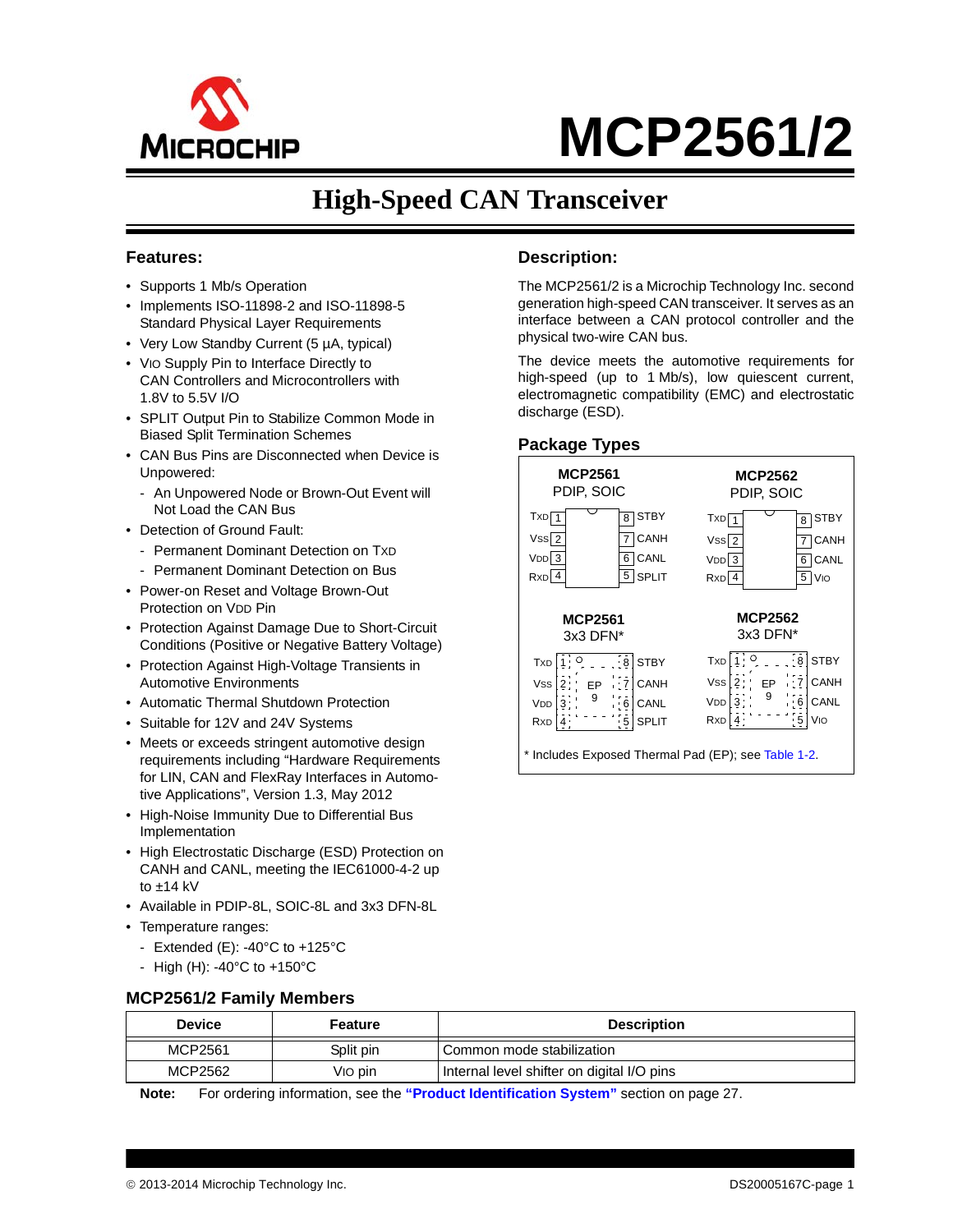# **MCP2561/2**

#### **Block Diagram**



- **2:** Only MCP2561 has the SPLIT pin.
- **3:** Only MCP2562 has the VIO pin. In MCP2561, the supply for the digital I/O is internally connected to VDD.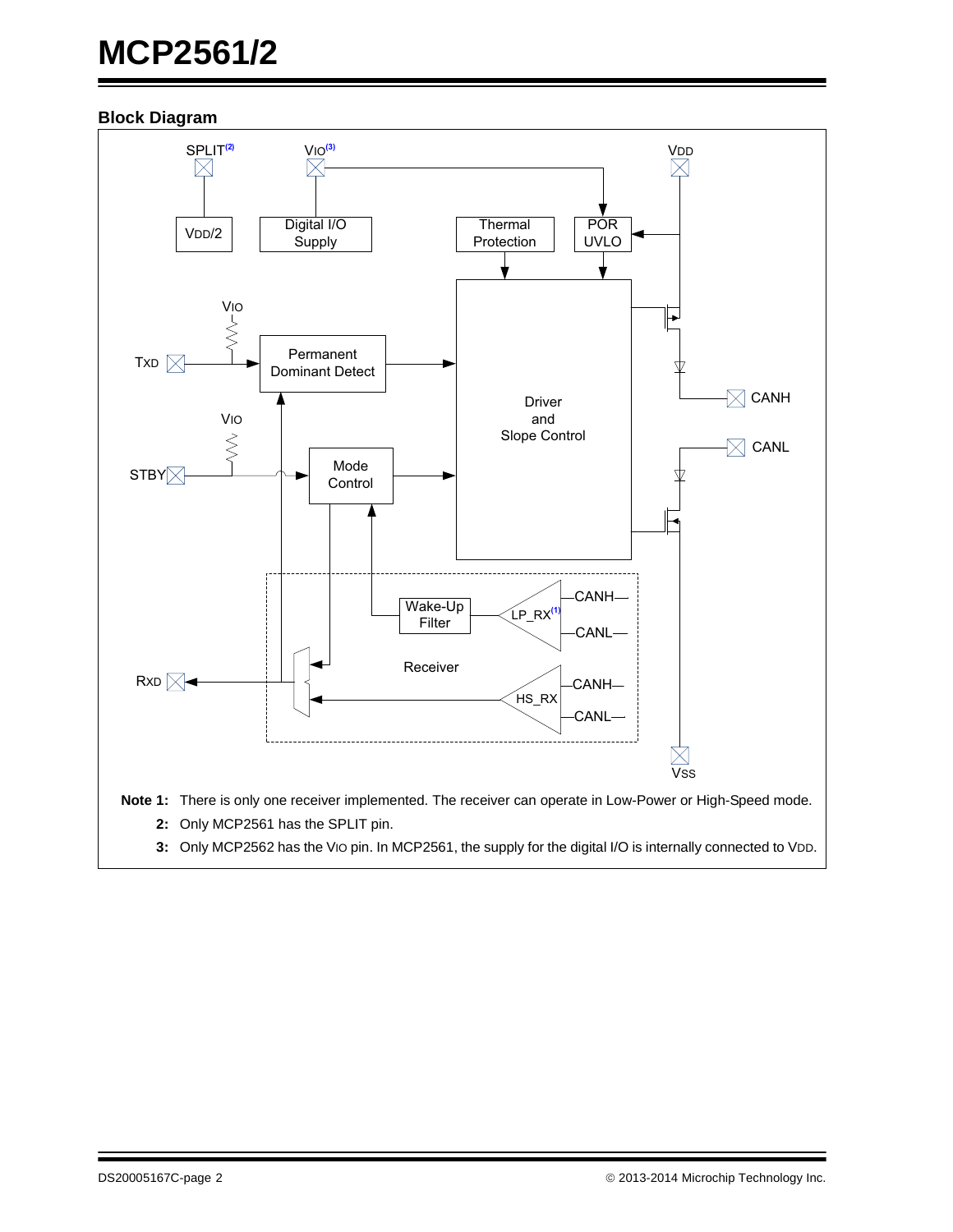#### **1.0 DEVICE OVERVIEW**

The MCP2561/2 is a high-speed CAN, fault-tolerant device that serves as the interface between a CAN protocol controller and the physical bus. The MCP2561/2 device provides differential transmit and receive capability for the CAN protocol controller, and is fully compatible with the ISO-11898-2 and ISO-11898-5 standards. It will operate at speeds of up to 1 Mb/s.

Typically, each node in a CAN system must have a device to convert the digital signals generated by a CAN controller to signals suitable for transmission over the bus cabling (differential output). It also provides a buffer between the CAN controller and the high-voltage spikes that can be generated on the CAN bus by outside sources.

#### **1.1 Mode Control Block**

The MCP2561/2 supports two modes of operation:

- Normal
- Standby

These modes are summarized in [Table](#page-2-0) 1-1.

#### 1.1.1 NORMAL MODE

Normal mode is selected by applying a low-level to the STBY pin. The driver block is operational and can drive the bus pins. The slopes of the output signals on CANH and CANL are optimized to produce minimal electromagnetic emissions (EME).

The high-speed differential receiver is active.

#### <span id="page-2-1"></span>1.1.2 STANDBY MODE

The device may be placed in Standby mode by applying a high-level to the STBY pin. In Standby mode, the transmitter and the high-speed part of the receiver are switched off to minimize power consumption. The low-power receiver and the wake-up filter blocks are enabled in order to monitor the bus for activity. The receive pin (RXD) will show a delayed representation of the CAN bus, due to the wake-up filter.

The CAN controller gets interrupted by a negative edge on the RXD pin (dominant state on the CAN bus). The CAN controller must put the MCP2561/2 back into Normal mode using the STBY pin, in order to enable high-speed data communication.

The CAN bus wake-up function requires both supply voltages, VDD and VIO, to be in valid range.

| Mode    | <b>STBY Pin</b> | <b>Rxp Pin</b>              |                             |  |  |  |  |
|---------|-----------------|-----------------------------|-----------------------------|--|--|--|--|
|         |                 | LOW                         | <b>HIGH</b>                 |  |  |  |  |
| Normal  | ∟OW             | Bus is dominant             | Bus is recessive            |  |  |  |  |
| Standby | HIGH            | Wake-up request is detected | No wake-up request detected |  |  |  |  |

#### **1.2 Transmitter Function**

The CAN bus has two states: Dominant and Recessive. A Dominant state occurs when the differential voltage between CANH and CANL is greater than VDIFF(D)(I). A Recessive state occurs when the differential voltage is less than  $VDFF(R)(I)$ . The Dominant and Recessive states correspond to the Low and High state of the TXD input pin, respectively. However, a Dominant state initiated by another CAN node will override a Recessive state on the CAN bus.

#### **1.3 Receiver Function**

In Normal mode, the RXD output pin reflects the differential bus voltage between CANH and CANL. The Low and High states of the RXD output pin correspond to the Dominant and Recessive states of the CAN bus, respectively.

#### **1.4 Internal Protection**

CANH and CANL are protected against battery shortcircuits and electrical transients that can occur on the CAN bus. This feature prevents destruction of the transmitter output stage during such a Fault condition.

The device is further protected from excessive current loading by thermal shutdown circuitry that disables the output drivers when the junction temperature exceeds a nominal limit of +175°C. All other parts of the chip remain operational, and the chip temperature is lowered due to the decreased power dissipation in the transmitter outputs. This protection is essential to protect against bus line short-circuit-induced damage.

#### <span id="page-2-0"></span>**TABLE 1-1: MODES OF OPERATION**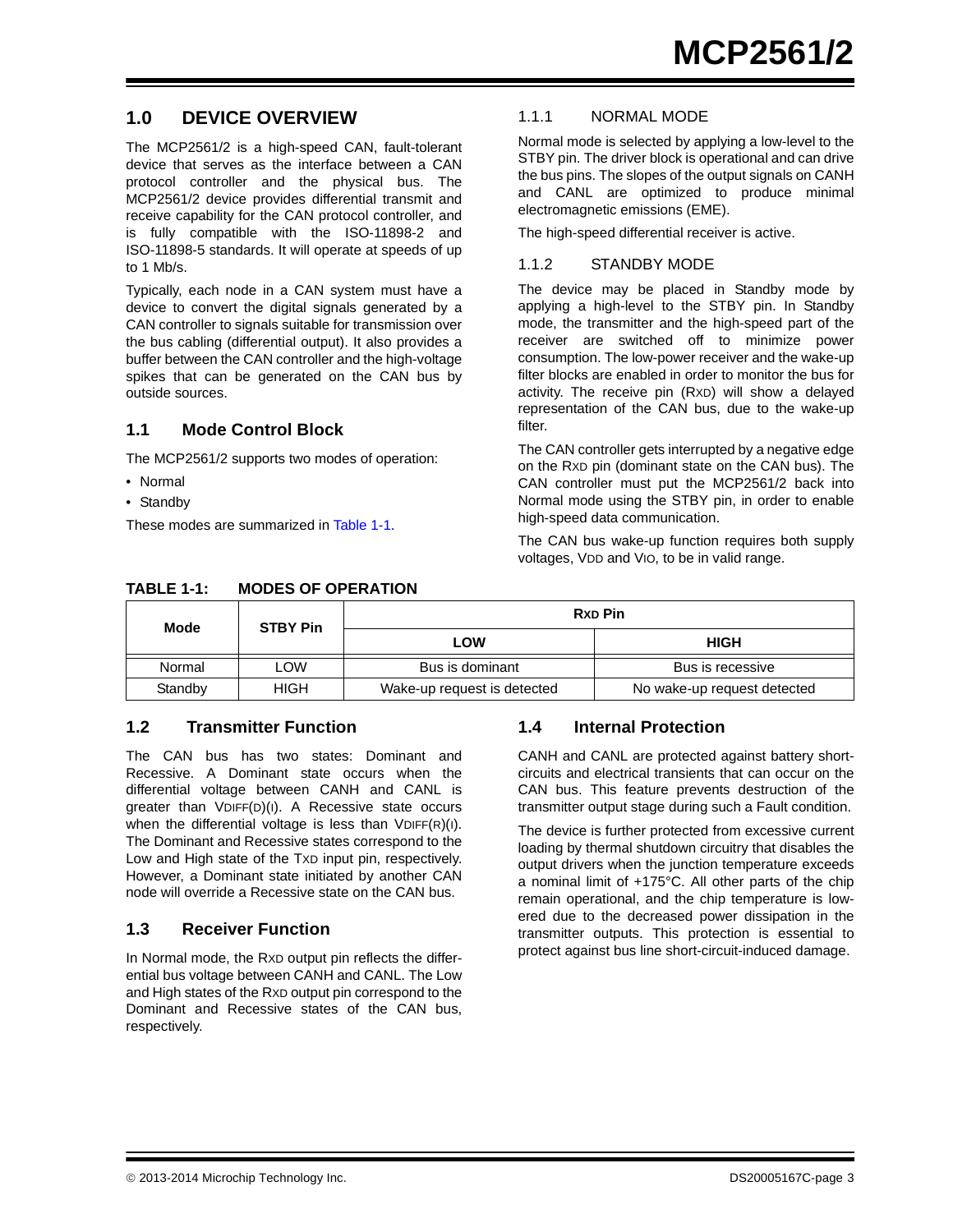#### **1.5 Permanent Dominant Detection**

The MCP2561/2 device prevents two conditions:

- Permanent dominant condition on TXD
- Permanent dominant condition on the bus

In Normal mode, if the MCP2561/2 detects an extended Low state on the TXD input, it will disable the CANH and CANL output drivers in order to prevent the corruption of data on the CAN bus. The drivers will remain disabled until TXD goes High.

In Standby mode, if the MCP2561/2 detects an extended dominant condition on the bus, it will set the RXD pin to Recessive state. This allows the attached controller to go to Low-Power mode until the dominant issue is corrected. RXD is latched High until a Recessive state is detected on the bus, and the wake-up function is enabled again.

Both conditions have a time-out of 1.25 ms (typical). This implies a maximum bit time of 69.44 us (14.4 kHz), allowing up to 18 consecutive dominant bits on the bus.

#### <span id="page-3-1"></span>**1.6 Power-On Reset (POR) and Undervoltage Detection**

The MCP2561/2 has undervoltage detection on both supply pins: VDD and VIO. Typical undervoltage thresholds are 1.2V for VIO and 4V for VDD.

When the device is powered on, CANH and CANL remain in a high-impedance state until both VDD and VIO exceed their undervoltage levels. Once powered on, CANH and CANL will enter a high-impedance state if the voltage level at VDD drops below the undervoltage level, providing voltage brown-out protection during normal operation.

In Normal mode, the receiver output is forced to Recessive state during an undervoltage condition on VDD. In Standby mode, the low-power receiver is only enabled when both VDD and VIO supply voltages rise above their respective undervoltage thresholds. Once these threshold voltages are reached, the low-power receiver is no longer controlled by the POR comparator and remains operational down to about 2.5V on the VDD supply (MCP2561/2). The MCP2562 transfers data to the RXD pin down to 1.8V on the VIO supply.

#### **1.7 Pin Descriptions**

[Table](#page-3-0) 1-2 describes the pinout.

| <b>MCP2561</b><br>3x3 DFN | <b>MCP2561</b><br>PDIP, SOIC | <b>MCP2562</b><br>3x3 DFN | <b>MCP2562</b><br>PDIP, SOIC | Symbol                             | <b>Pin Function</b>                      |
|---------------------------|------------------------------|---------------------------|------------------------------|------------------------------------|------------------------------------------|
|                           |                              |                           |                              | <b>T</b> <sub>X</sub> D            | <b>Transmit Data Input</b>               |
| $\mathcal{P}$             | 2                            | 2                         | 2                            | <b>Vss</b>                         | Ground                                   |
| 3                         | 3                            | 3                         | 3                            | <b>VDD</b>                         | Supply Voltage                           |
| 4                         | 4                            | 4                         | 4                            | <b>R</b> <sub>X</sub> <sub>D</sub> | Receive Data Output                      |
| 5                         | 5                            |                           |                              | <b>SPLIT</b>                       | Common Mode Stabilization - MCP2561 only |
|                           |                              | 5                         | 5                            | <b>VIO</b>                         | Digital I/O Supply Pin - MCP2562 only    |
| 6                         | 6                            | 6                         | 6                            | CANL                               | CAN Low-Level Voltage I/O                |
| 7                         |                              | 7                         | 7                            | CANH                               | CAN High-Level Voltage I/O               |
| 8                         | 8                            | 8                         | 8                            | <b>STBY</b>                        | Standby Mode Input                       |
| 9                         |                              | 9                         |                              | EP                                 | <b>Exposed Thermal Pad</b>               |

#### <span id="page-3-0"></span>**TABLE 1-2: MCP2561/2 PINOUT**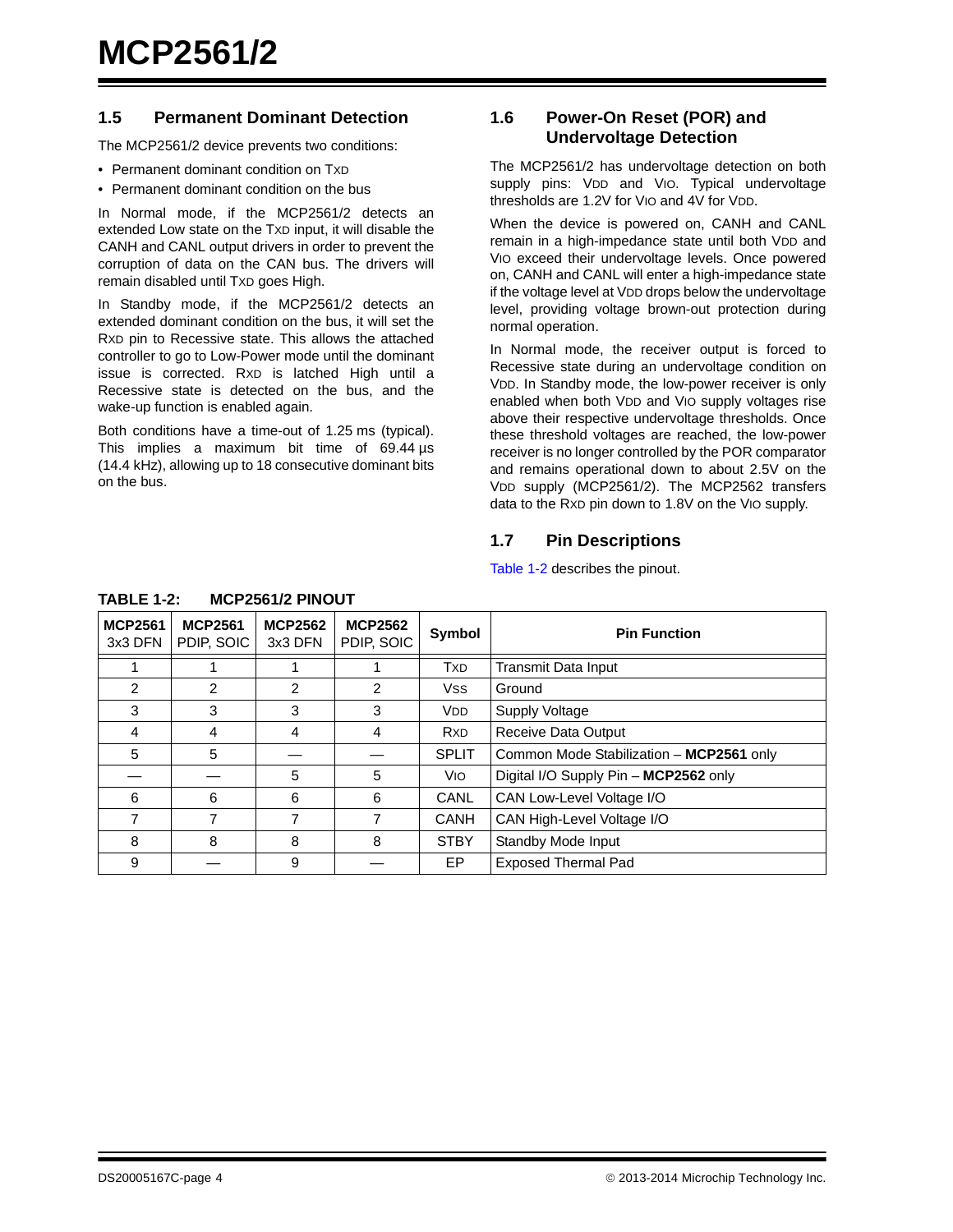#### 1.7.1 TRANSMITTER DATA INPUT PIN (TXD)

The CAN transceiver drives the differential output pins CANH and CANL according to TXD. It is usually connected to the transmitter data output of the CAN controller device. When TXD is Low, CANH and CANL are in the Dominant state. When TXD is High, CANH and CANL are in the Recessive state, provided that another CAN node is not driving the CAN bus with a Dominant state. TXD is connected to an internal pull-up resistor (nominal 33 k $\Omega$ ) to VDD or VIO, in the MCP2561 or MCP2562, respectively.

#### 1.7.2 GROUND SUPPLY PIN (VSS)

Ground supply pin.

#### 1.7.3 SUPPLY VOLTAGE PIN (VDD)

Positive supply voltage pin. Supplies transmitter and receiver, including the wake-up receiver.

#### 1.7.4 RECEIVER DATA OUTPUT PIN (RXD)

RXD is a CMOS-compatible output that drives High or Low depending on the differential signals on the CANH and CANL pins, and is usually connected to the receiver data input of the CAN controller device. RXD is High when the CAN bus is Recessive, and Low in the Dominant state. R<sub>XD</sub> is supplied by V<sub>DD</sub> or V<sub>IO</sub>, in the MCP2561 or MCP2562, respectively.

#### 1.7.5 SPLIT PIN (MCP2561 ONLY)

Reference Voltage Output (defined as VDD/2). The pin is only active in Normal mode. In Standby mode, or when VDD is off, SPLIT floats.

#### 1.7.6 VIO PIN (MCP2562 ONLY)

Supply for digital I/O pins. In the MCP2561, the supply for the digital I/O (TXD, RXD and STBY) is internally connected to VDD.

#### 1.7.7 CAN LOW PIN (CANL)

The CANL output drives the Low side of the CAN differential bus. This pin is also tied internally to the receive input comparator. CANL disconnects from the bus when MCP2561/2 is not powered.

#### 1.7.8 CAN HIGH PIN (CANH)

The CANH output drives the high-side of the CAN differential bus. This pin is also tied internally to the receive input comparator. CANH disconnects from the bus when MCP2561/2 is not powered.

#### 1.7.9 STANDBY MODE INPUT PIN (STBY)

This pin selects between Normal or Standby mode. In Standby mode, the transmitter, high speed receiver and SPLIT are turned off, only the low power receiver and wake-up filter are active. STBY is connected to an internal MOS pull-up resistor to VDD or VIO, in the MCP2561 or MCP2562, respectively. The value of the MOS pull-up resistor depends on the supply voltage. Typical values are 660 k $\Omega$  for 5V, 1.1 M $\Omega$  for 3.3V and 4.4  $M\Omega$  for 1.8V

#### 1.7.10 EXPOSED THERMAL PAD (EP)

It is recommended to connect this pad to Vss to enhance electromagnetic immunity and thermal resistance.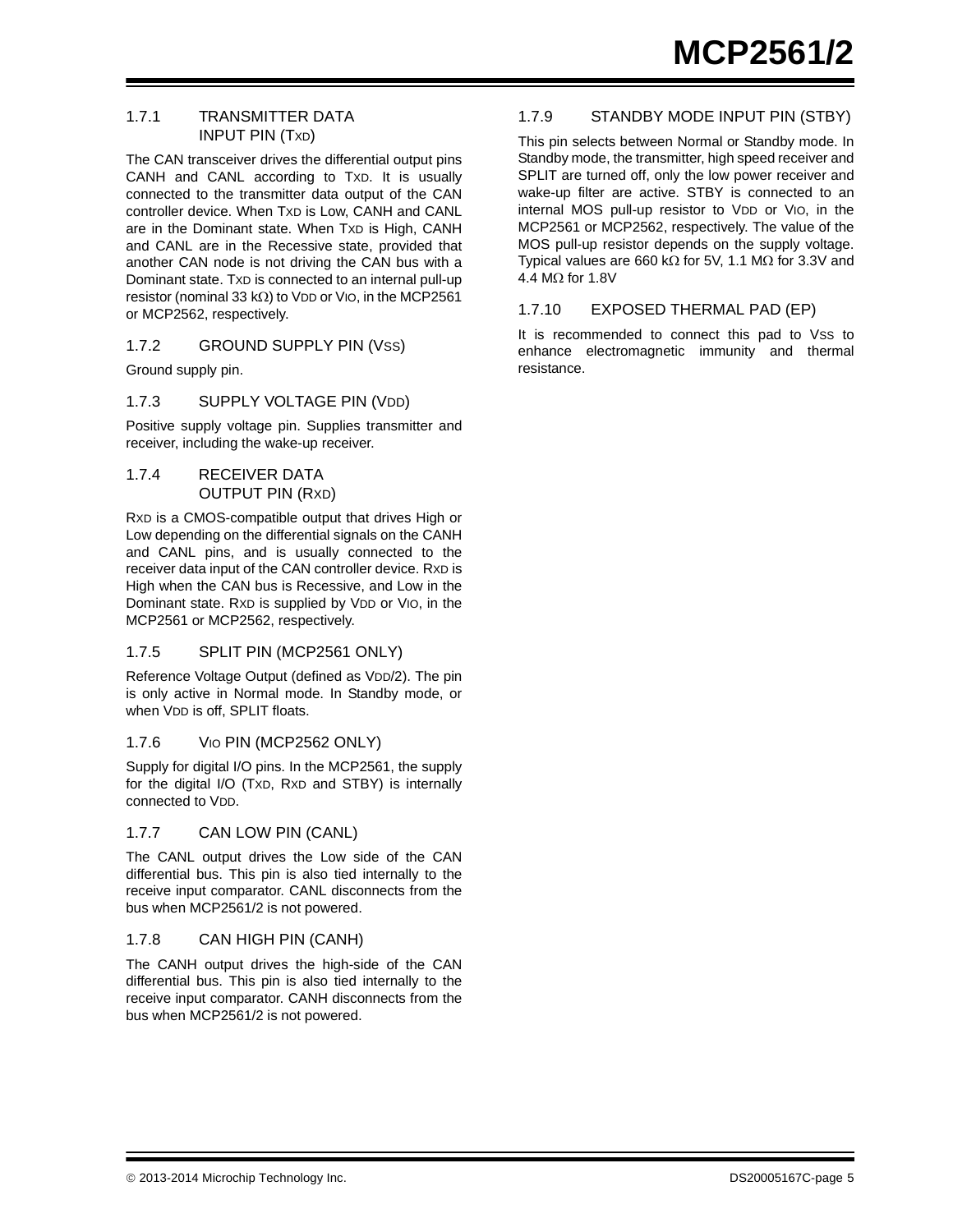### **MCP2561/2**

#### **1.8 Typical Applications**







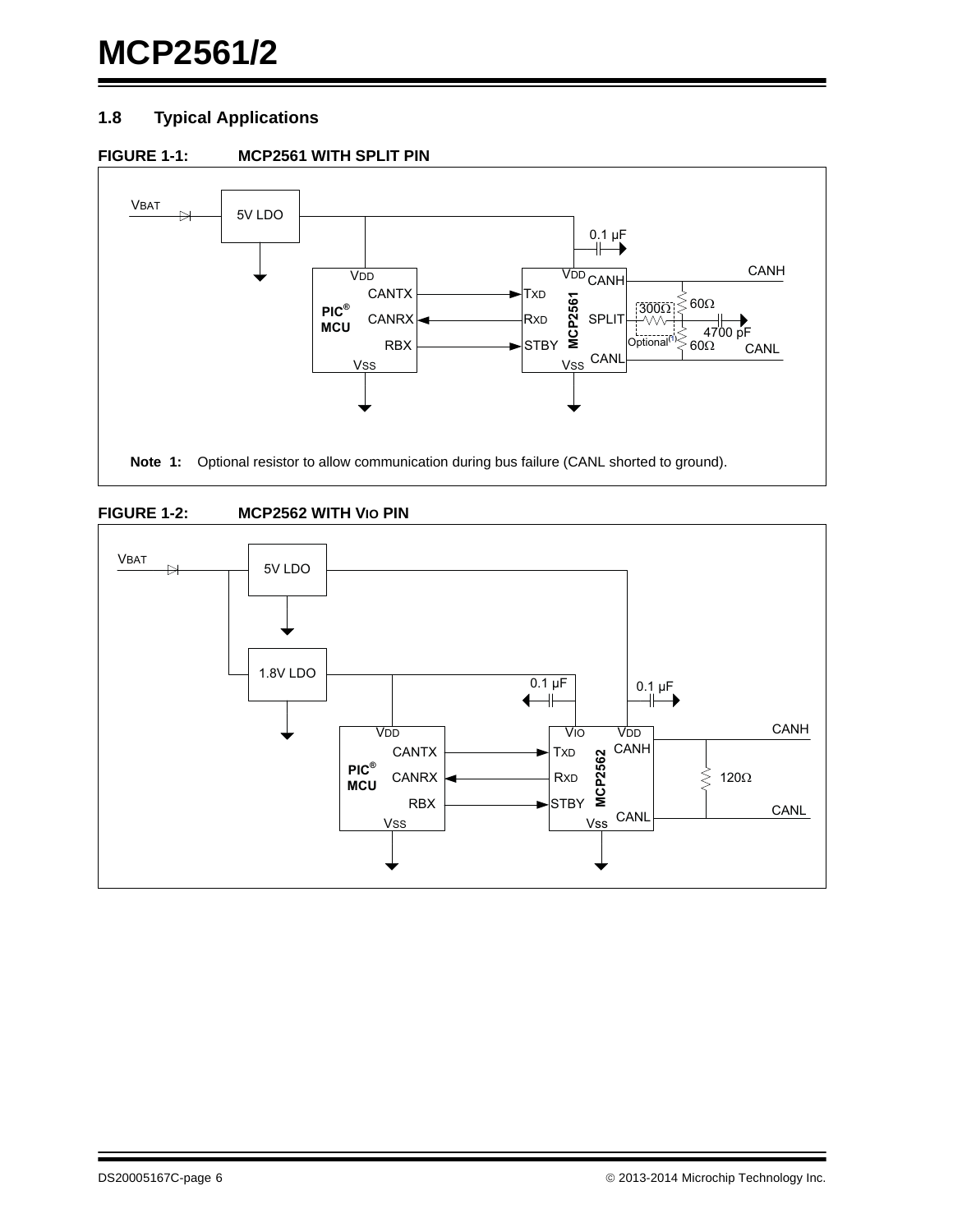#### **2.0 ELECTRICAL CHARACTERISTICS**

#### **2.1 Terms and Definitions**

A number of terms are defined in ISO-11898 that are used to describe the electrical characteristics of a CAN transceiver device. These terms and definitions are summarized in this section.

#### 2.1.1 BUS VOLTAGE

VCANL and VCANH denote the voltages of the bus line wires CANL and CANH relative to ground of each individual CAN node.

#### 2.1.2 COMMON MODE BUS VOLTAGE RANGE

Boundary voltage levels of VCANL and VCANH with respect to ground, for which proper operation will occur, if up to the maximum number of CAN nodes are connected to the bus.

2.1.3 DIFFERENTIAL INTERNAL CAPACITANCE, CDIFF (OF A CAN NODE)

Capacitance seen between CANL and CANH during the Recessive state, when the CAN node is disconnected from the bus (see [Figure](#page-6-0) 2-1).

2.1.4 DIFFERENTIAL INTERNAL RESISTANCE, RDIFF (OF A CAN NODE)

Resistance seen between CANL and CANH during the Recessive state when the CAN node is disconnected from the bus (see [Figure](#page-6-0) 2-1).

#### 2.1.5 DIFFERENTIAL VOLTAGE, VDIFF (OF CAN BUS)

Differential voltage of the two-wire CAN bus, value VDIFF = VCANH – VCANL.

#### 2.1.6 INTERNAL CAPACITANCE, CIN (OF A CAN NODE)

Capacitance seen between CANL (or CANH) and ground during the Recessive state, when the CAN node is disconnected from the bus (see [Figure](#page-6-0) 2-1).

#### 2.1.7 INTERNAL RESISTANCE, RIN (OF A CAN NODE)

Resistance seen between CANL (or CANH) and ground during the Recessive state, when the CAN node is disconnected from the bus (see [Figure](#page-6-0) 2-1).

#### <span id="page-6-0"></span>**FIGURE 2-1: PHYSICAL LAYER DEFINITIONS**

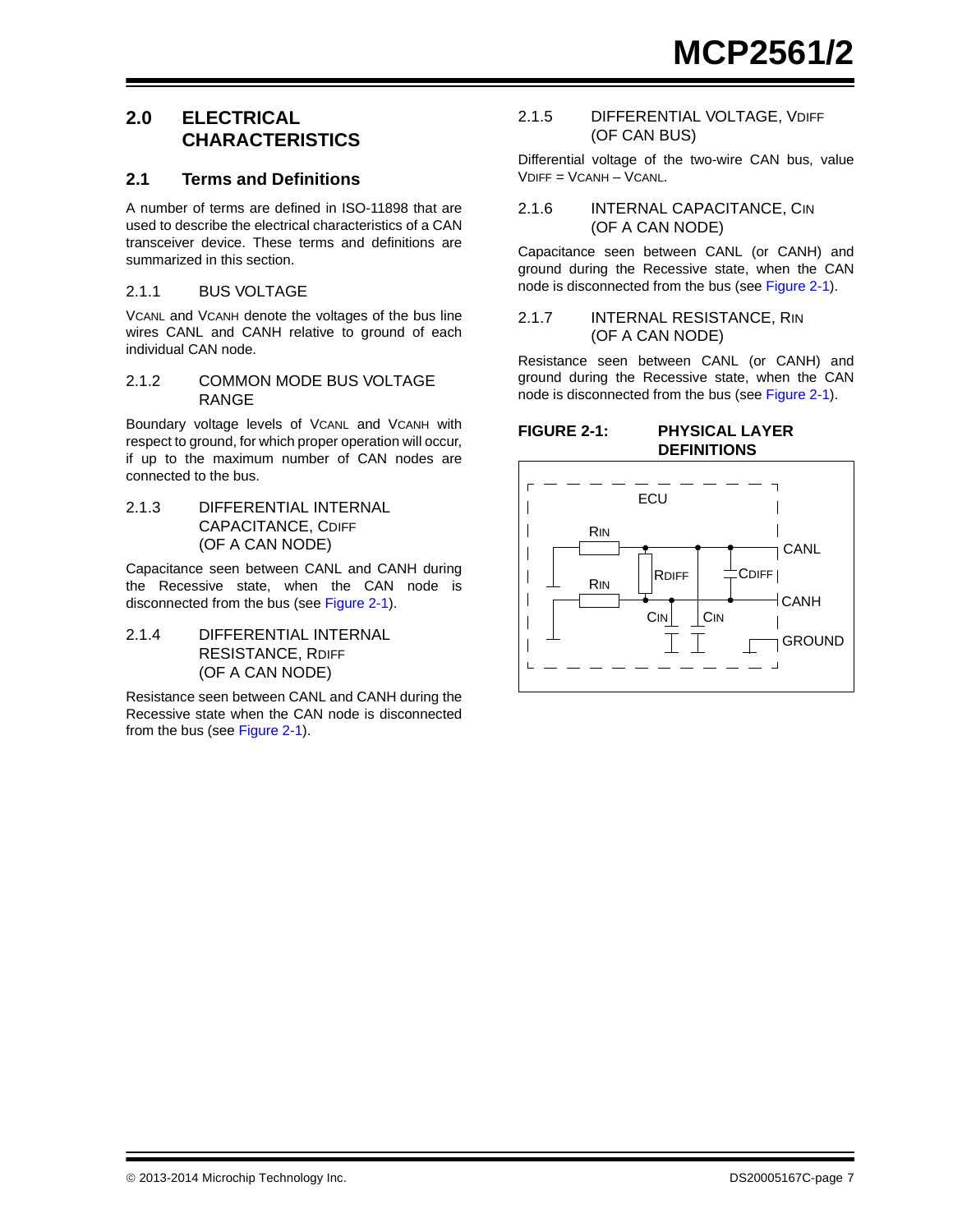#### **Absolute Maximum Ratings†**

**† NOTICE:** Stresses above those listed under "Maximum ratings" may cause permanent damage to the device. This is a stress rating only and functional operation of the device at those or any other conditions above those indicated in the operational listings of this specification is not implied. Exposure to maximum rating conditions for extended periods may affect device reliability.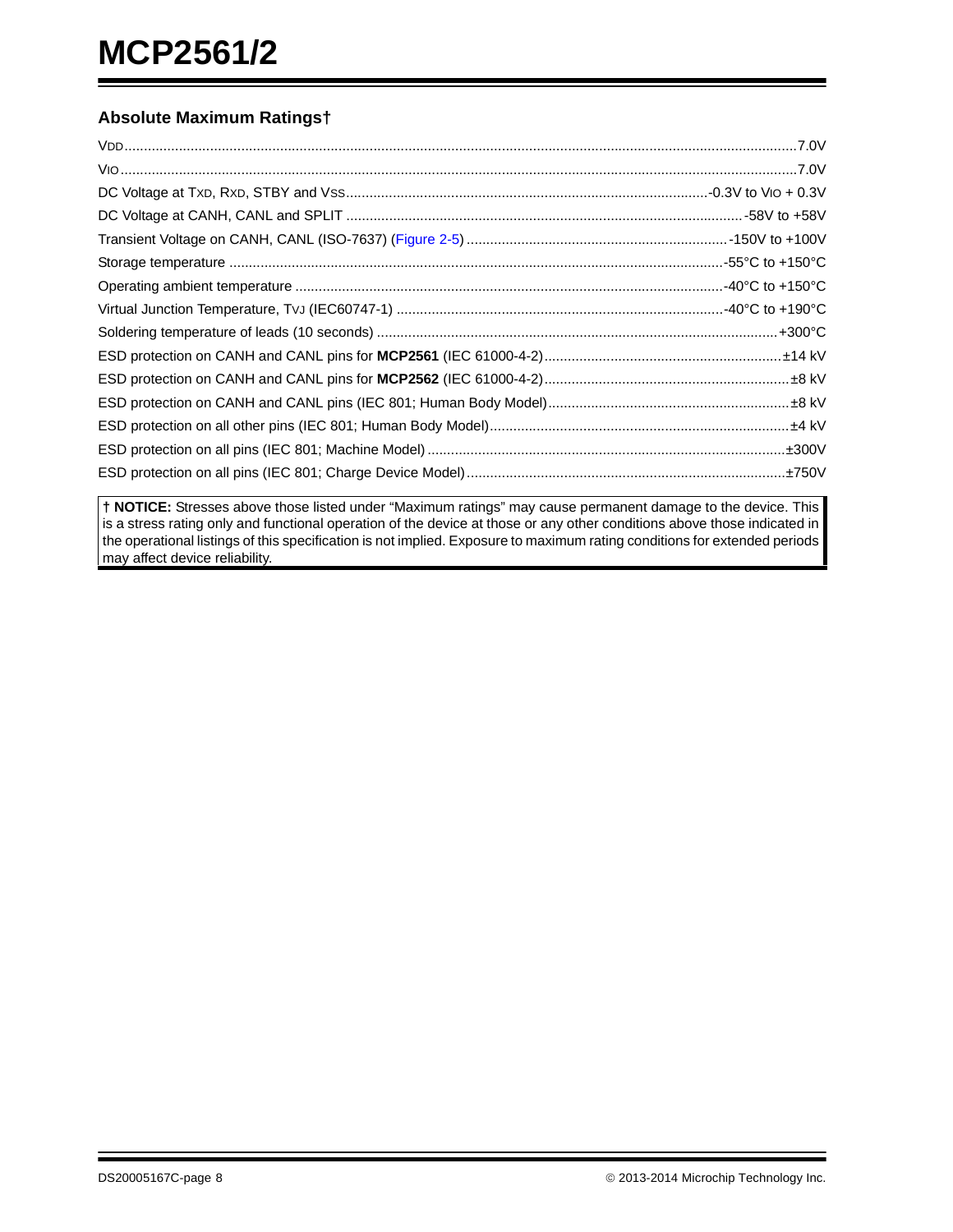#### <span id="page-8-3"></span>**2.2 DC Characteristics**

| Electrical Characteristics: Extended (E): TAMB = -40°C to +125°C and High (H): TAMB = -40°C to +150°C;<br>VDD = 4.5V to 5.5V, VIO = 1.8V to 5.5V (Note 2), $RL = 60\Omega$ ; unless otherwise specified. |              |                          |             |                 |              |                                                                |  |  |
|----------------------------------------------------------------------------------------------------------------------------------------------------------------------------------------------------------|--------------|--------------------------|-------------|-----------------|--------------|----------------------------------------------------------------|--|--|
| <b>Characteristic</b>                                                                                                                                                                                    | Sym.         | Min.                     | Typ.        | Max.            | <b>Units</b> | <b>Conditions</b>                                              |  |  |
| <b>SUPPLY</b>                                                                                                                                                                                            |              |                          |             |                 |              |                                                                |  |  |
| <b>VDD Pin</b>                                                                                                                                                                                           |              |                          |             |                 |              |                                                                |  |  |
| Voltage Range                                                                                                                                                                                            | <b>VDD</b>   | 4.5                      |             | 5.5             |              |                                                                |  |  |
| <b>Supply Current</b>                                                                                                                                                                                    | <b>IDD</b>   |                          | 5           | 10 <sup>1</sup> | mA           | Recessive; VTXD = VDD                                          |  |  |
|                                                                                                                                                                                                          |              |                          | 45          | 70              |              | Dominant; VTXD = 0V                                            |  |  |
| <b>Standby Current</b>                                                                                                                                                                                   | <b>IDDS</b>  |                          | 5           | 15              | μA           | <b>MCP2561</b>                                                 |  |  |
|                                                                                                                                                                                                          |              |                          | 5           | 15              |              | MCP2562; Includes lio                                          |  |  |
| High Level of the POR<br>Comparator                                                                                                                                                                      | <b>VPORH</b> | 3.8                      |             | 4.3             | V            |                                                                |  |  |
| Low Level of the POR<br>Comparator                                                                                                                                                                       | <b>VPORL</b> | 3.4                      |             | 4.0             | $\vee$       |                                                                |  |  |
| <b>Hysteresis of POR</b><br>Comparator                                                                                                                                                                   | <b>VPORD</b> | 0.3                      |             | 0.8             | $\vee$       |                                                                |  |  |
| $V_{IO}$ Pin                                                                                                                                                                                             |              |                          |             |                 |              |                                                                |  |  |
| Digital Supply Voltage Range                                                                                                                                                                             | VIO          | 1.8                      |             | 5.5             | $\vee$       |                                                                |  |  |
| Supply Current on Vio                                                                                                                                                                                    | lio          |                          | 4           | 30              | μA           | Recessive; VTXD = VIO                                          |  |  |
|                                                                                                                                                                                                          |              |                          | 85          | 500             |              | Dominant; VTXD = 0V                                            |  |  |
| <b>Standby Current</b>                                                                                                                                                                                   | <b>IDDS</b>  | $\overline{\phantom{0}}$ | 0.3         | $\mathbf{1}$    | μA           | (Note 1)                                                       |  |  |
| Undervoltage detection on Vio                                                                                                                                                                            | VUVD(IO)     |                          | 1.2         |                 | $\vee$       | (Note 1)                                                       |  |  |
| <b>BUS LINE (CANH; CANL) TRANSMITTER</b>                                                                                                                                                                 |              |                          |             |                 |              |                                                                |  |  |
| CANH; CANL:<br>Recessive Bus Output Voltage                                                                                                                                                              | VO(R)        | 2.0                      | 0.5VDD      | 3.0             | $\vee$       | VTXD = VDD; No load                                            |  |  |
| CANH; CANL:<br>Bus Output Voltage in Standby                                                                                                                                                             | Vo(s)        | $-0.1$                   | 0.0         | $+0.1$          | $\vee$       | $STBY = VTXD = VDD$ ; No load                                  |  |  |
| <b>Recessive Output Current</b>                                                                                                                                                                          | IO(R)        | -5                       |             | $+5$            | mA           | $-24V < Vcan < +24V$                                           |  |  |
| CANH: Dominant<br>Output Voltage                                                                                                                                                                         | VO(D)        | 2.75                     | 3.50        | 4.50            | $\vee$       | $TxD = 0$ ; RL = 50 to 65 $\Omega$                             |  |  |
| <b>CANL: Dominant</b><br>Output Voltage                                                                                                                                                                  |              | 0.50                     | 1.50        | 2.25            |              | $RL = 50$ to 65 $\Omega$                                       |  |  |
| Symmetry of Dominant<br>Output Voltage<br>(VDD - VCANH - VCANL)                                                                                                                                          | VO(D)(M)     | $-400$                   | $\mathbf 0$ | $+400$          | mV           | $VTXD = VSS (Note 1)$                                          |  |  |
| Dominant: Differential<br>Output Voltage                                                                                                                                                                 | VO(DIFF)     | 1.5                      | 2.0         | 3.0             | $\vee$       | VTXD = VSS; $RL = 50$ to 65 $\Omega$<br>Figure 2-2, Figure 2-4 |  |  |
| Recessive:<br><b>Differential Output Voltage</b>                                                                                                                                                         |              | $-120$                   | $\mathbf 0$ | 12              | mV           | $VTXD = VDD$<br>Figure 2-2, Figure 2-4                         |  |  |
|                                                                                                                                                                                                          |              | $-500$                   | $\mathbf 0$ | 50              | mV           | VTXD = VDD no load.<br>Figure 2-2, Figure 2-4                  |  |  |

<span id="page-8-2"></span><span id="page-8-1"></span><span id="page-8-0"></span>**Note 1:** Characterized; not 100% tested.

**2:** Only MCP2562 has VIO pin. For the MCP2561, VIO is internally connected to VDD.

**3:** -12V to 12V is ensured by characterization, tested from -2V to 7V.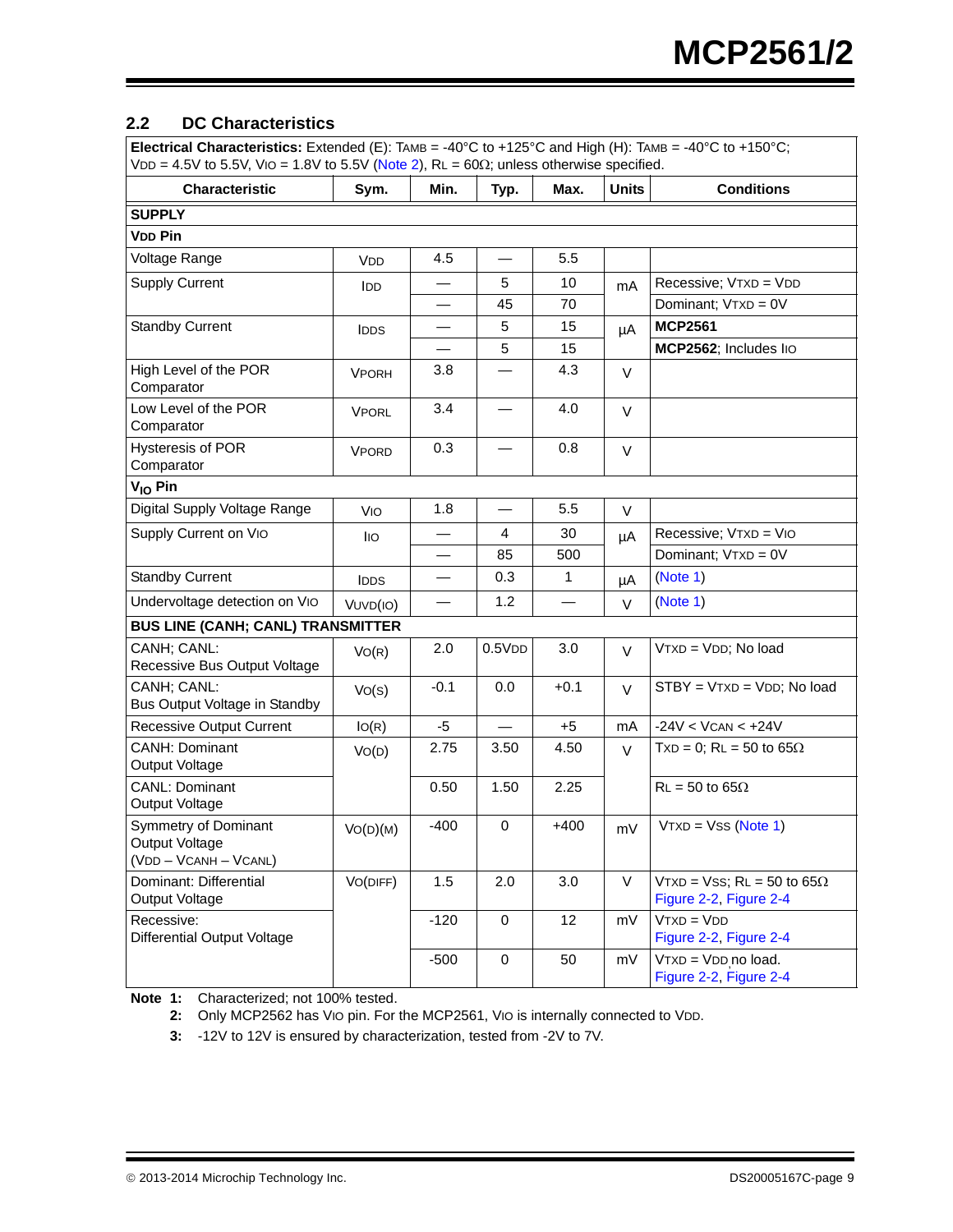#### **2.2 DC Characteristics (Continued)**

| Electrical Characteristics: Extended (E): TAMB = -40°C to +125°C and High (H): TAMB = -40°C to +150°C; |  |
|--------------------------------------------------------------------------------------------------------|--|
| $ VDD = 4.5V$ to 5.5V, Vio = 1.8V to 5.5V (Note 2), RL = 60 $\Omega$ ; unless otherwise specified.     |  |

| <b>Characteristic</b>                               | Sym.              | Min.   | Typ.        | Max.                  | <b>Units</b> | <b>Conditions</b>                                                                |
|-----------------------------------------------------|-------------------|--------|-------------|-----------------------|--------------|----------------------------------------------------------------------------------|
| <b>CANH: Short Circuit</b><br><b>Output Current</b> | lo(sc)            | $-120$ | $-85$       |                       | mA           | $VTXD = VSS$ ; $VCANH = 0V$ ;<br>CANL: floating                                  |
|                                                     |                   | $-100$ |             |                       | mA           | same as above, but<br>$VDD=5V$ , TAMB = $+25^{\circ}C$ (Note 1)                  |
| <b>CANL: Short Circuit</b><br><b>Output Current</b> |                   |        | 75          | $+120$                | mA           | $VTXD = VSS$ ; $VCANL = 18V$ ;<br>CANH: floating                                 |
|                                                     |                   |        |             | $+100$                | mA           | same as above, but<br>$VDD=5V$ , TAMB = $+25^{\circ}C$ (Note 1)                  |
| <b>BUS LINE (CANH; CANL) RECEIVER</b>               |                   |        |             |                       |              |                                                                                  |
| Recessive Differential<br>Input Voltage             | $V$ DIFF $(R)(I)$ | $-1.0$ |             | $+0.5$                | V            | Normal Mode;<br>$-12V < V(CANH, CANL) < +12V;$<br>See Figure 2-6 (Note 3)        |
|                                                     |                   | $-1.0$ |             | $+0.4$                |              | Standby Mode;<br>$-12V < V(CANH, CANL) < +12V;$<br>See Figure 2-6 (Note 3)       |
| Dominant Differential<br>Input Voltage              | $V$ DIFF $(D)(I)$ | 0.9    |             | <b>V<sub>DD</sub></b> | V            | Normal Mode:<br>$-12V < V(CANH, CANL) < +12V;$<br>See Figure 2-6 (Note 3)        |
|                                                     |                   | 1.0    |             | <b>V<sub>DD</sub></b> |              | Standby Mode;<br>$-12V < V(CANH, CANL) < +12V;$<br>See Figure 2-6 (Note 3)       |
| <b>Differential</b><br><b>Receiver Threshold</b>    | VTH(DIFF)         | 0.5    | 0.7         | 0.9                   | V            | Normal Mode:<br>$-12V < V(CANH, CANL) < +12V;$<br>See Figure 2-6 (Note 3)        |
|                                                     |                   | 0.4    |             | 1.15                  |              | Standby Mode;<br>$-12V < V(CANH, CANL) < +12V;$<br>See Figure 2-6 (Note 3)       |
| Differential<br>Input Hysteresis                    | VHYS(DIFF)        | 50     |             | 200                   | mV           | Normal mode, see Figure 2-6,<br>(Note 1)                                         |
| Common Mode<br>Input Resistance                     | <b>RIN</b>        | 10     |             | 30                    | kΩ           | (Note 1)                                                                         |
| Common Mode<br><b>Resistance Matching</b>           | RIN(M)            | $-1$   | $\mathbf 0$ | $+1$                  | %            | $VCANH = VCANL$ , (Note 1)                                                       |
| Differential Input<br>Resistance                    | RIN(DIFF)         | 10     |             | 100                   | kΩ           | (Note 1)                                                                         |
| Common Mode<br>Input Capacitance                    | CIN(CM)           |        |             | 20                    | pF           | $VTXD = VDD$ ; (Note 1)                                                          |
| Differential<br>Input Capacitance                   | CIN(DIFF)         |        |             | 10                    |              | $VTXD = VDD$ ; (Note 1)                                                          |
| CANH, CANL:<br>Input Leakage                        | Ш                 | $-5$   |             | $+5$                  | μA           | $VDD = VTXD = VSTBY = 0V.$<br>For MCP2562, $VIO = OV.$<br>$VCANH = VCANL = 5 V.$ |

**Note 1:** Characterized; not 100% tested.

**2:** Only MCP2562 has VIO pin. For the MCP2561, VIO is internally connected to VDD.

**3:** -12V to 12V is ensured by characterization, tested from -2V to 7V.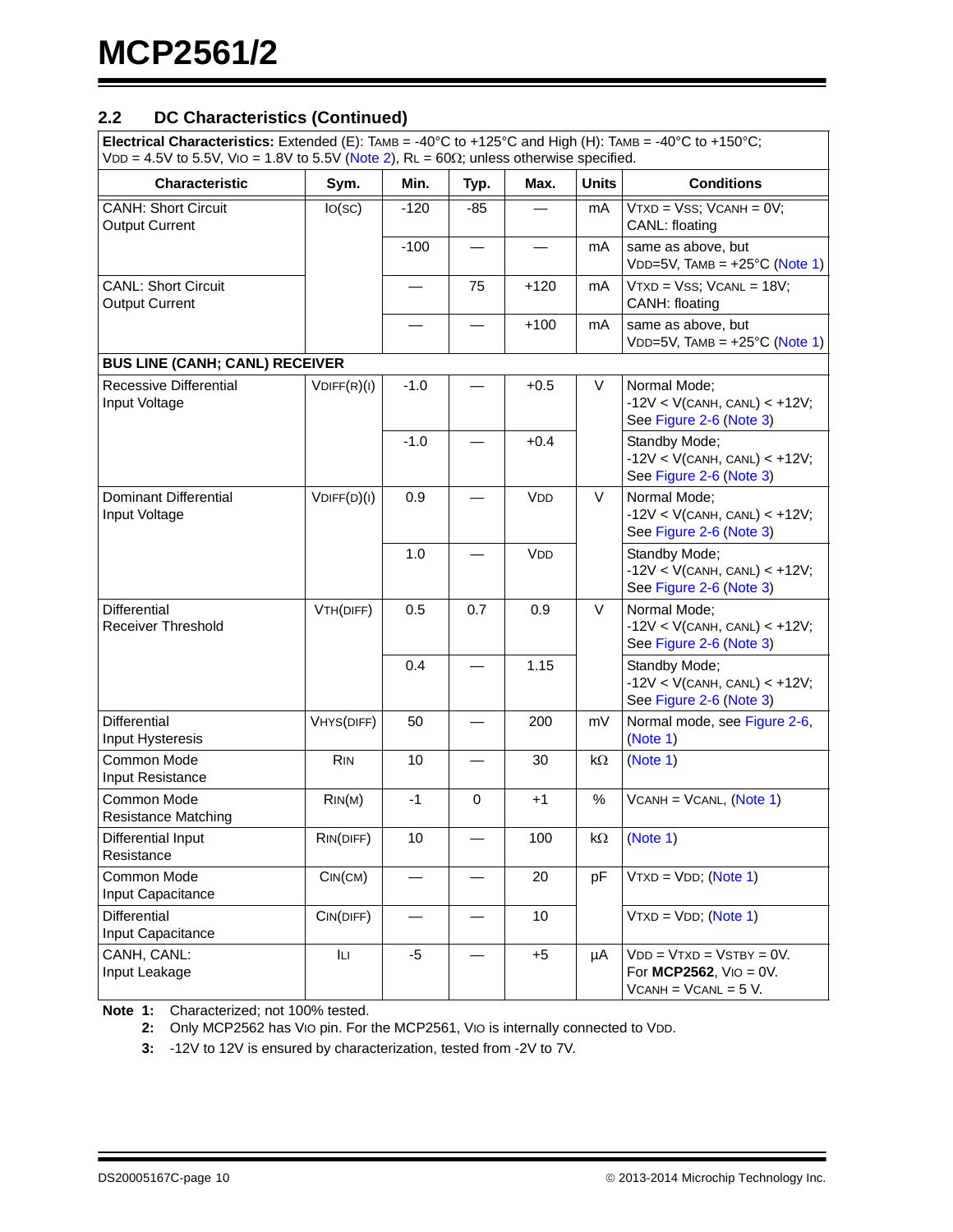#### **2.2 DC Characteristics (Continued)**

| Electrical Characteristics: Extended (E): TAMB = -40°C to +125°C and High (H): TAMB = -40°C to +150°C;<br>$VDD = 4.5V$ to 5.5V, VIO = 1.8V to 5.5V (Note 2), RL = 60 $\Omega$ ; unless otherwise specified. |                 |                       |        |                       |              |                                                                           |  |  |  |  |
|-------------------------------------------------------------------------------------------------------------------------------------------------------------------------------------------------------------|-----------------|-----------------------|--------|-----------------------|--------------|---------------------------------------------------------------------------|--|--|--|--|
| <b>Characteristic</b>                                                                                                                                                                                       | Sym.            | Min.                  | Typ.   | Max.                  | <b>Units</b> | <b>Conditions</b>                                                         |  |  |  |  |
| <b>COMMON MODE STABILIZATION OUTPUT (SPLIT)</b>                                                                                                                                                             |                 |                       |        |                       |              |                                                                           |  |  |  |  |
| <b>Output Voltage</b>                                                                                                                                                                                       | Vo              | 0.3V <sub>DD</sub>    | 0.5VDD | 0.7V <sub>DD</sub>    | V            | Normal mode:<br>ISPLIT = $-500 \mu A$ to $+500 \mu A$                     |  |  |  |  |
|                                                                                                                                                                                                             |                 | 0.45VDD               | 0.5VDD | 0.55VDD               | $\vee$       | Normal mode; $RL \ge 1$ M $\Omega$                                        |  |  |  |  |
| Leakage Current                                                                                                                                                                                             | I <sub>L</sub>  | $-5$                  |        | $+5$                  | μA           | Standby mode;<br>$VSPLIT = -24V$ to $+ 24V$<br>$(ISO 11898: -12V - +12V)$ |  |  |  |  |
| <b>DIGITAL INPUT PINS (TXD, STBY)</b>                                                                                                                                                                       |                 |                       |        |                       |              |                                                                           |  |  |  |  |
| High-Level Input Voltage                                                                                                                                                                                    | $V_{\text{IH}}$ | $0.7$ V <sub>IO</sub> |        | $VIO + 0.3$           | $\vee$       |                                                                           |  |  |  |  |
| Low-Level Input Voltage                                                                                                                                                                                     | $V_{IL}$        | $-0.3$                |        | $0.3$ V <sub>IO</sub> | $\vee$       |                                                                           |  |  |  |  |
| High-Level Input Current                                                                                                                                                                                    | $I_{\text{IH}}$ | $-1$                  |        | $+1$                  | μA           |                                                                           |  |  |  |  |
| TXD: Low-Level Input Current                                                                                                                                                                                | $I_{IL(TXD)}$   | $-270$                | $-150$ | $-30$                 | μA           |                                                                           |  |  |  |  |
| STBY: Low-Level Input Current                                                                                                                                                                               | $I_{IL(STBY)}$  | $-30$                 |        | $-1$                  | μA           |                                                                           |  |  |  |  |
| <b>RECEIVE DATA (RXD) OUTPUT</b>                                                                                                                                                                            |                 |                       |        |                       |              |                                                                           |  |  |  |  |
| High-Level Output Voltage                                                                                                                                                                                   | $V_{OH}$        | $VDD - 0.4$           |        |                       | V            | $IOH = -2 mA (MCP2561);$ typical<br>$-4 \text{ mA}$                       |  |  |  |  |
|                                                                                                                                                                                                             |                 | $VIO - 0.4$           |        |                       |              | $IOH = -1 mA (MCP2562)$ ; typical<br>$-2$ mA                              |  |  |  |  |
| Low-Level Output Voltage                                                                                                                                                                                    | $V_{OL}$        |                       |        | 0.4                   | V            | $IoL = 4 mA$ ; typical 8 mA                                               |  |  |  |  |
| <b>THERMAL SHUTDOWN</b>                                                                                                                                                                                     |                 |                       |        |                       |              |                                                                           |  |  |  |  |
| Shutdown<br>Junction Temperature                                                                                                                                                                            | $T_{J(SD)}$     | 165                   | 175    | 185                   | °C           | $-12V < V(CANH, CANL) < +12V,$<br>(Note 1)                                |  |  |  |  |
| Shutdown<br>Temperature Hysteresis                                                                                                                                                                          | $T_{J(HYST)}$   | 20                    |        | 30                    | °C           | $-12V < V(CANH, CANL) < +12V,$<br>(Note 1)                                |  |  |  |  |

**Note 1:** Characterized; not 100% tested.

**2:** Only MCP2562 has VIO pin. For the MCP2561, VIO is internally connected to VDD.

**3:** -12V to 12V is ensured by characterization, tested from -2V to 7V.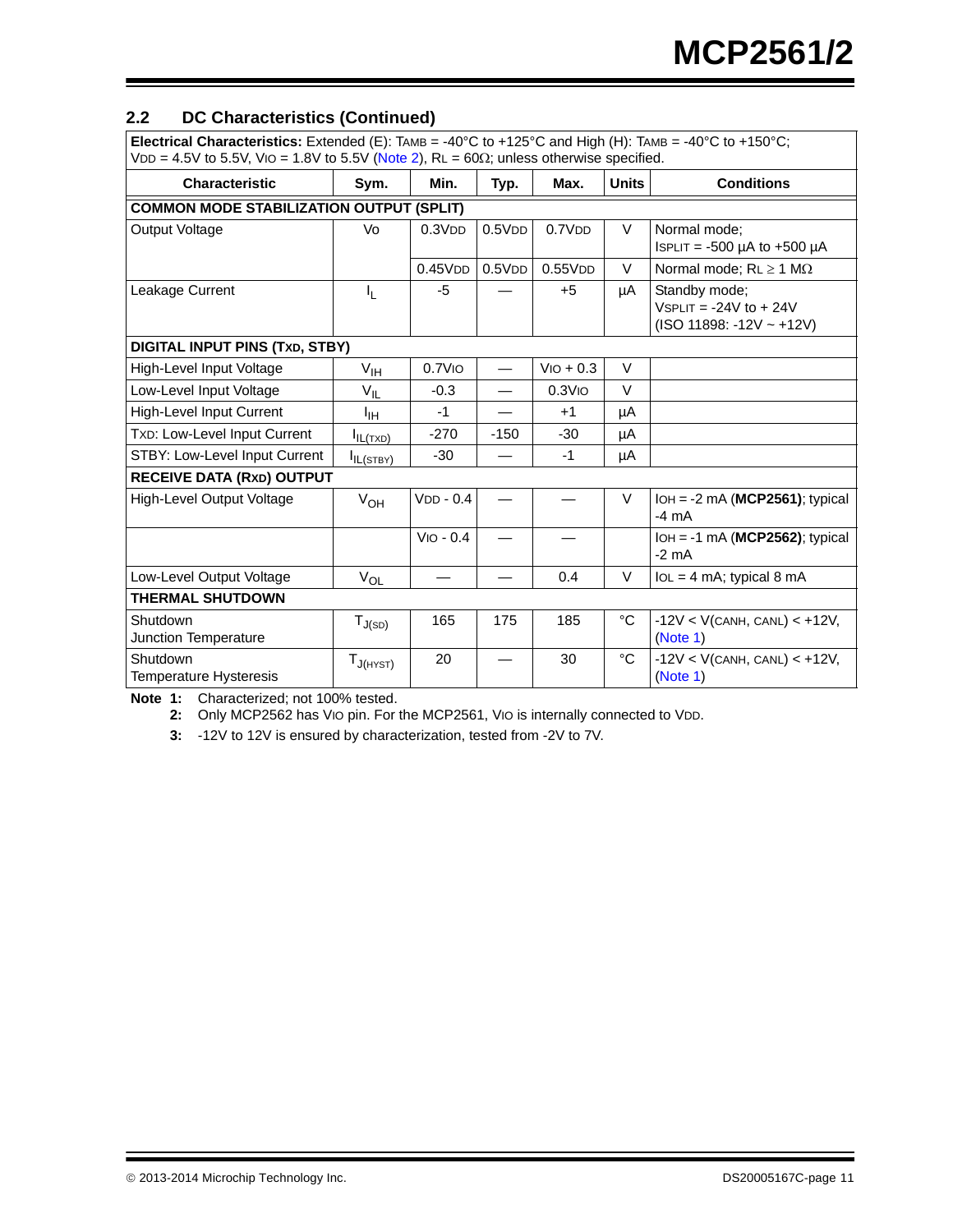# **MCP2561/2**

#### <span id="page-11-0"></span>**FIGURE 2-2: PHYSICAL BIT REPRESENTATION AND SIMPLIFIED BIAS IMPLEMENTATION**

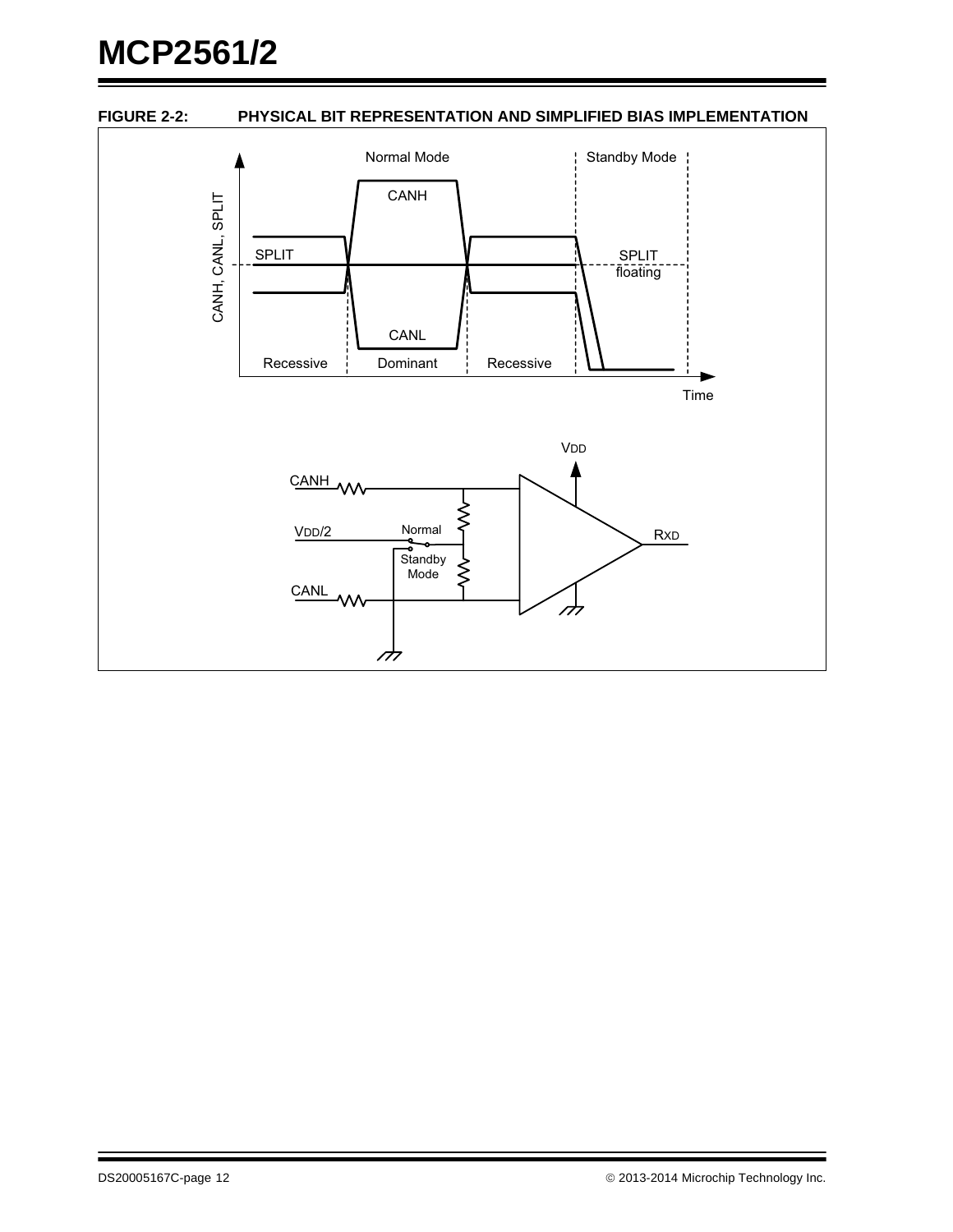#### $2.3$ **2.3 AC Characteristics**

| <b>Electrical Characteristics:</b> Extended (E): TAMB = -40°C to +125°C and High (H): TAMB = -40°C to +150°C; |  |
|---------------------------------------------------------------------------------------------------------------|--|
| $ VDD = 4.5V$ to 5.5V, $VIO = 1.8V$ to 5.5V (Note 2), RL = 60 $\Omega$ ; unless otherwise specified.          |  |

|                 | $ \cdots$ $\cdots$ $\cdots$ $\cdots$ $\cdots$ $\cdots$ $\cdots$ $\cdots$ $\cdots$ $\cdots$ $\cdots$ $\cdots$ $\cdots$ $\cdots$ $\cdots$ $\cdots$ $\cdots$ $\cdots$ |                                             |      |      |       |              |                                                                                           |  |  |
|-----------------|--------------------------------------------------------------------------------------------------------------------------------------------------------------------|---------------------------------------------|------|------|-------|--------------|-------------------------------------------------------------------------------------------|--|--|
| Param.<br>No.   | Sym.                                                                                                                                                               | Min.<br><b>Characteristic</b>               |      | Typ. | Max.  | <b>Units</b> | <b>Conditions</b>                                                                         |  |  |
| 1               | <b>tBIT</b>                                                                                                                                                        | <b>Bit Time</b>                             | 1    |      | 69.44 | μs           |                                                                                           |  |  |
| 2               | fbit                                                                                                                                                               | <b>Bit Frequency</b>                        | 14.4 |      | 1000  | kHz          |                                                                                           |  |  |
| 3               | tTXD-BUSON                                                                                                                                                         | Delay Txp Low to Bus Dominant               |      |      | 70    | ns           |                                                                                           |  |  |
| 4               | tTXD-BUSOFF                                                                                                                                                        | Delay Txp High to Bus Recessive             |      |      | 125   | ns           |                                                                                           |  |  |
| 5               | tBUSON-RXD                                                                                                                                                         | Delay Bus Dominant to R <sub>XD</sub>       |      |      | 70    | ns           |                                                                                           |  |  |
| 6               | tBUSOFF-RXD                                                                                                                                                        | Delay Bus Recessive to RxD                  |      |      | 110   | ns           |                                                                                           |  |  |
| $\overline{7}$  | ttxd - RXD                                                                                                                                                         | Propagation Delay TXD to RXD                |      |      | 125   | ns           | Negative edge on TxD                                                                      |  |  |
| 8               |                                                                                                                                                                    |                                             |      |      | 235   |              | Positive edge on TxD                                                                      |  |  |
| 9               | tFLTR(WAKE)                                                                                                                                                        | Delay Bus Dominant to RxD<br>(Standby mode) | 0.5  | 1    | 4     | μs           | Standby mode                                                                              |  |  |
| 10              | tWAKE                                                                                                                                                              | Delay Standby<br>to Normal Mode             | 5    | 25   | 40    | μs           | Negative edge on STBY                                                                     |  |  |
| 11              | <b>tPDT</b>                                                                                                                                                        | <b>Permanent Dominant Detect Time</b>       |      | 1.25 |       | ms           | $TxD = 0V$                                                                                |  |  |
| 12 <sub>2</sub> | tPDTR                                                                                                                                                              | <b>Permanent Dominant Timer Reset</b>       |      | 100  |       | ns           | The shortest recessive<br>pulse on Txp or CAN bus<br>to reset Permanent<br>Dominant Timer |  |  |

#### **FIGURE 2-3: TEST LOAD CONDITIONS**



#### <span id="page-12-0"></span>**FIGURE 2-4: TEST CIRCUIT FOR ELECTRICAL CHARACTERISTICS**



© 2013-2014 Microchip Technology Inc. **DS20005167C-page 13**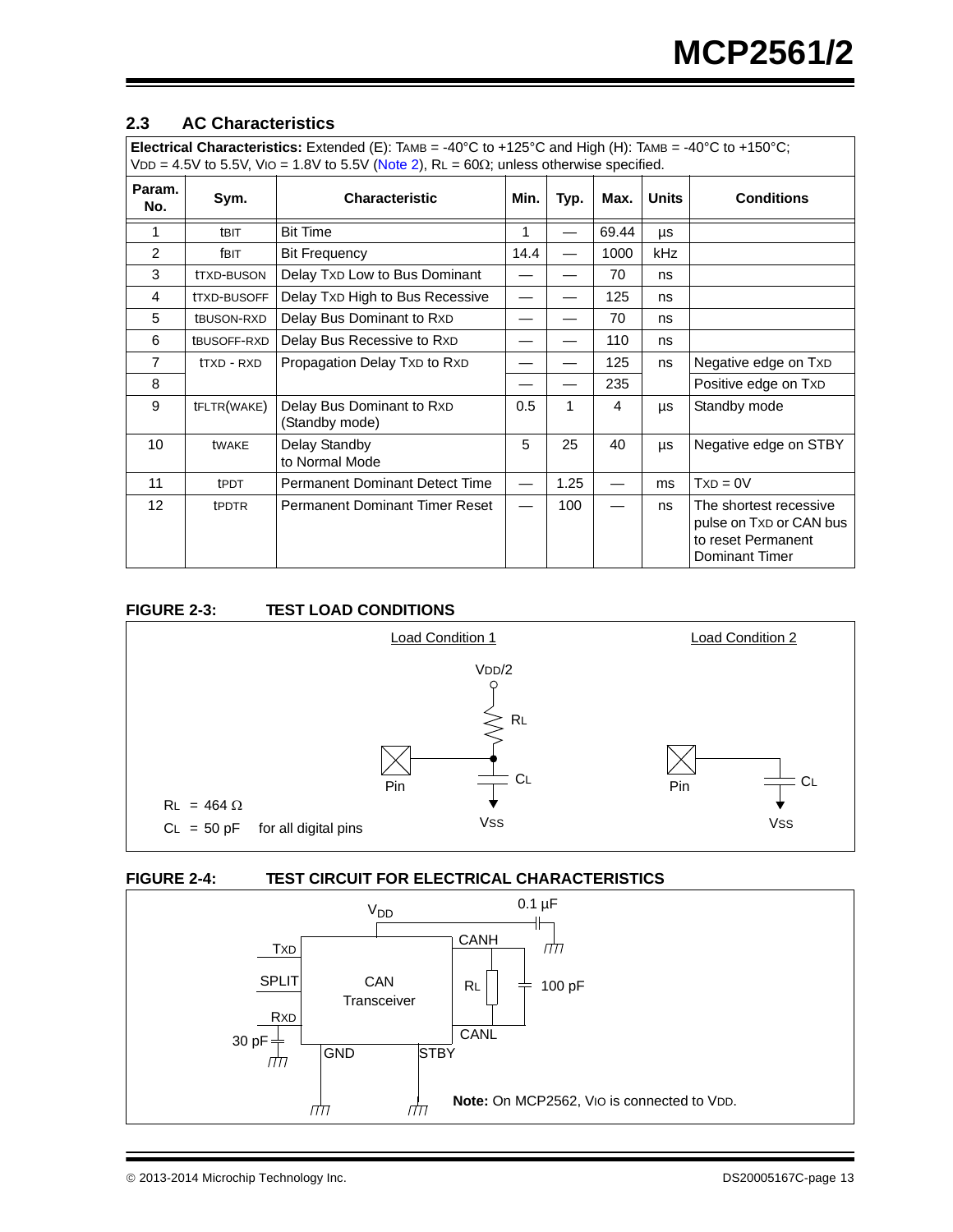# **MCP2561/2**

#### <span id="page-13-0"></span>**FIGURE 2-5: TEST CIRCUIT FOR AUTOMOTIVE TRANSIENTS**



#### <span id="page-13-1"></span>**FIGURE 2-6: HYSTERESIS OF THE RECEIVER**

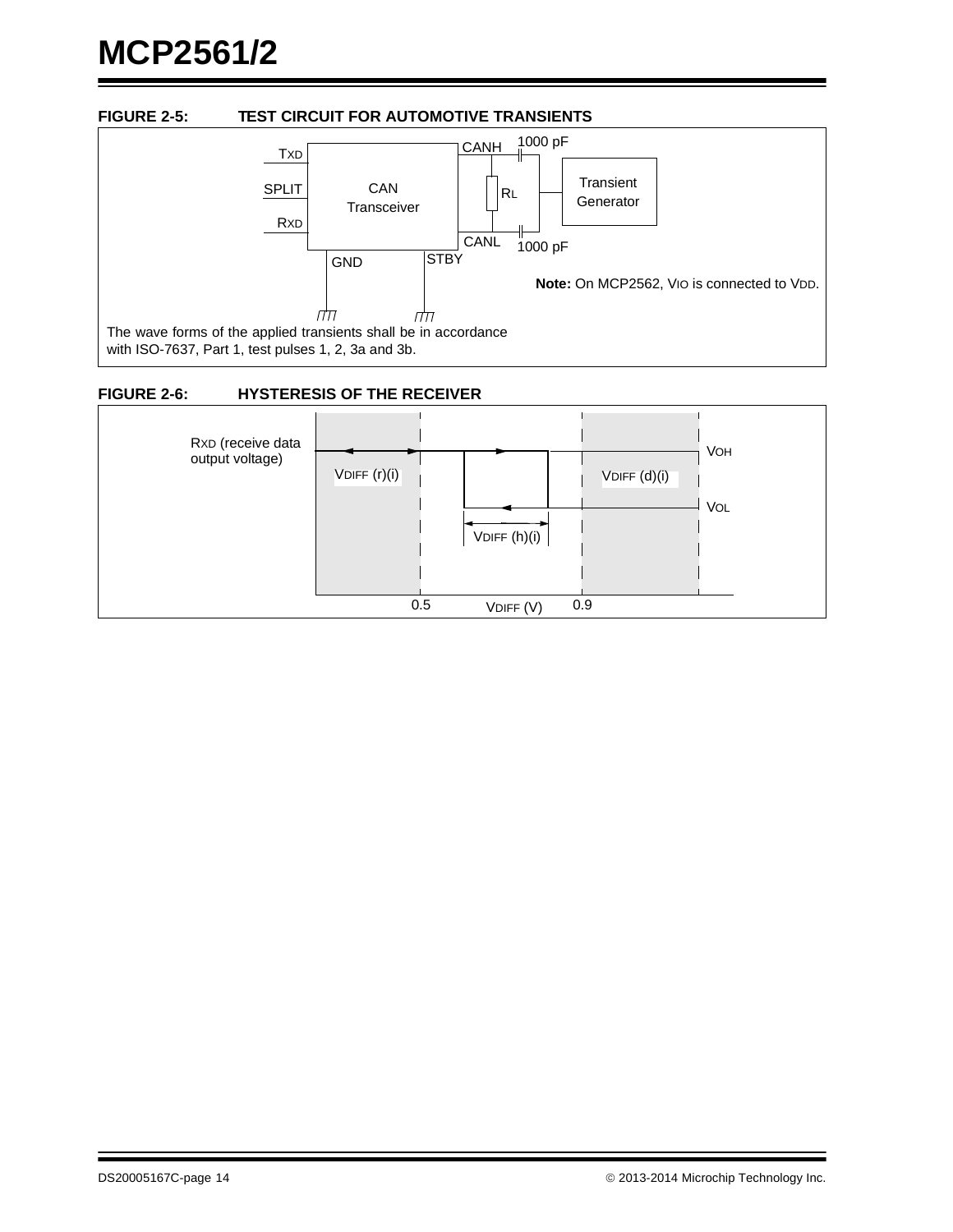#### **2.4 Timing Diagrams and Specifications**

#### **FIGURE 2-7: TIMING DIAGRAM FOR AC CHARACTERISTICS**



#### **FIGURE 2-8: TIMING DIAGRAM FOR WAKE-UP FROM STANDBY**



#### **FIGURE 2-9: PERMANENT DOMINANT TIMER RESET DETECT**

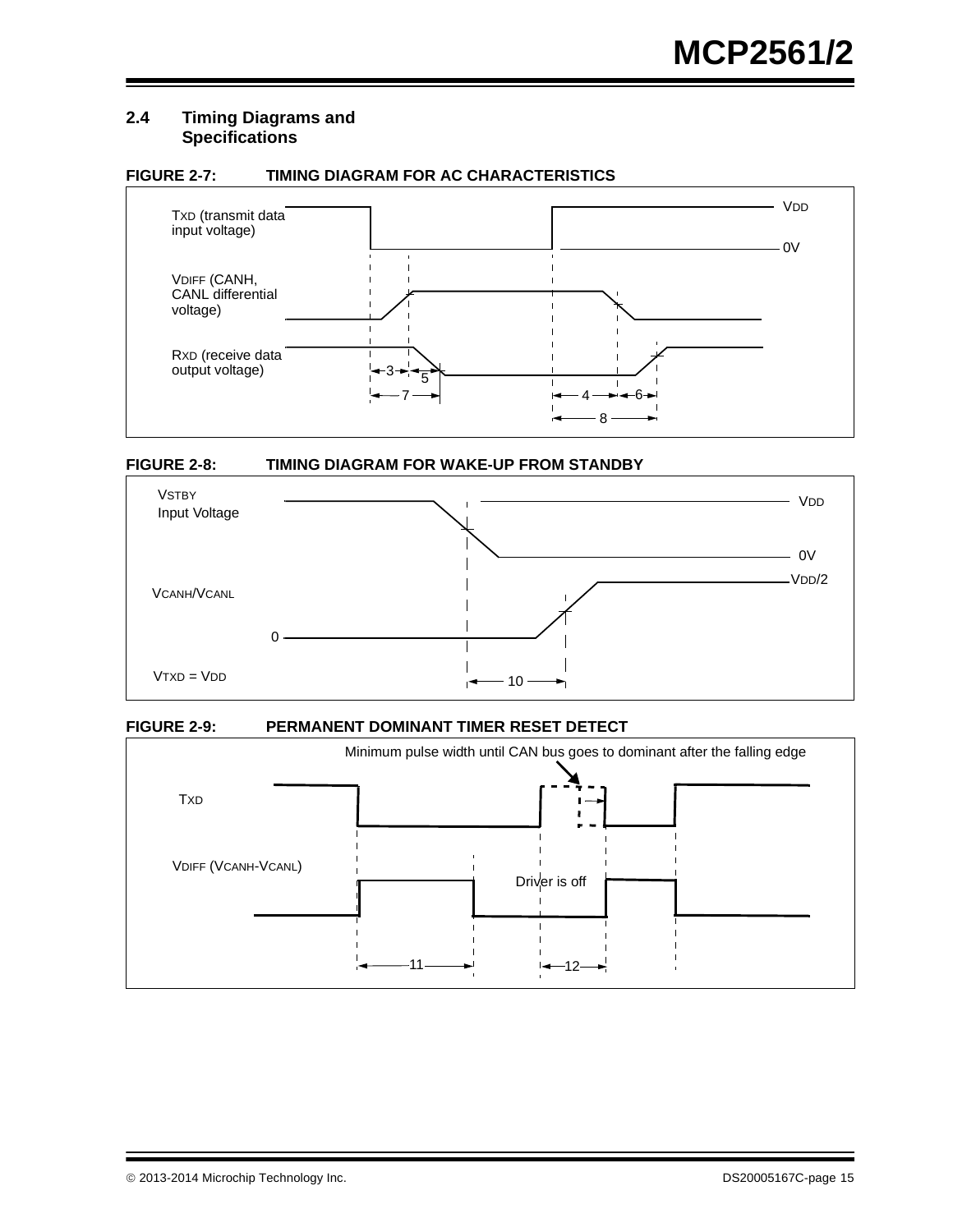#### **2.5 Thermal Specifications**

| <b>Parameter</b>                   | Symbol         | Min.  | Typ.  | Max.   | <b>Units</b>  | <b>Test Conditions</b> |  |  |  |
|------------------------------------|----------------|-------|-------|--------|---------------|------------------------|--|--|--|
| <b>Temperature Ranges</b>          |                |       |       |        |               |                        |  |  |  |
| Specified Temperature Range        | TA             | -40   |       | $+125$ | °C            |                        |  |  |  |
|                                    |                | -40   |       | $+150$ |               |                        |  |  |  |
| Operating Temperature Range        | TA             | $-40$ |       | $+150$ | $^{\circ}C$   |                        |  |  |  |
| Storage Temperature Range          | TA             | $-65$ |       | $+155$ | °C            |                        |  |  |  |
| <b>Thermal Package Resistances</b> |                |       |       |        |               |                        |  |  |  |
| Thermal Resistance, 8L-DFN 3x3     | A <sub>L</sub> |       | 56.7  |        | $\degree$ C/W |                        |  |  |  |
| Thermal Resistance, 8L-PDIP        | A J A          |       | 89.3  |        | $\degree$ C/W |                        |  |  |  |
| Thermal Resistance, 8L-SOIC        | $\theta$ JA    |       | 149.5 |        | $\degree$ C/W |                        |  |  |  |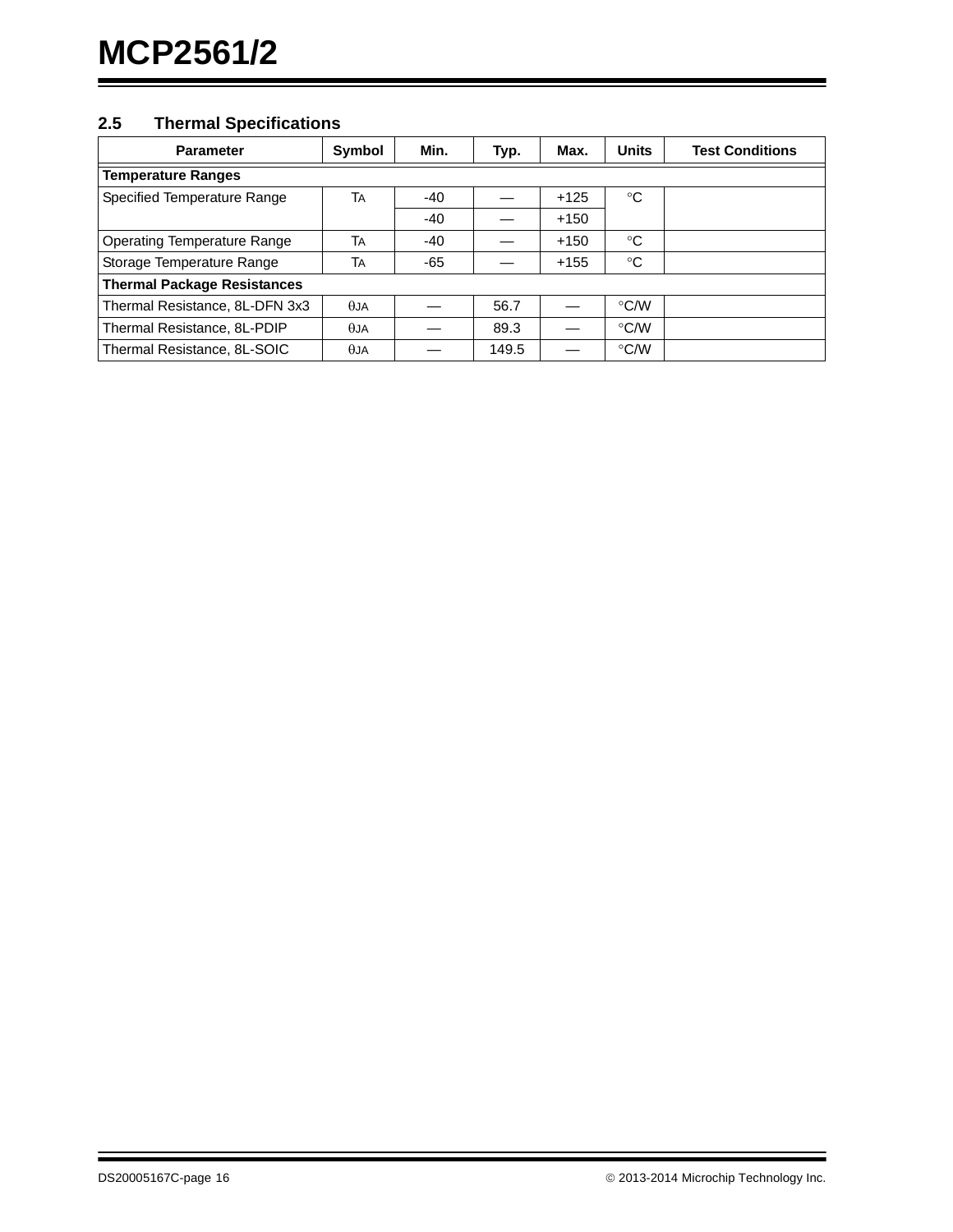#### **3.0 PACKAGING INFORMATION**

#### **3.1 Package Marking Information**

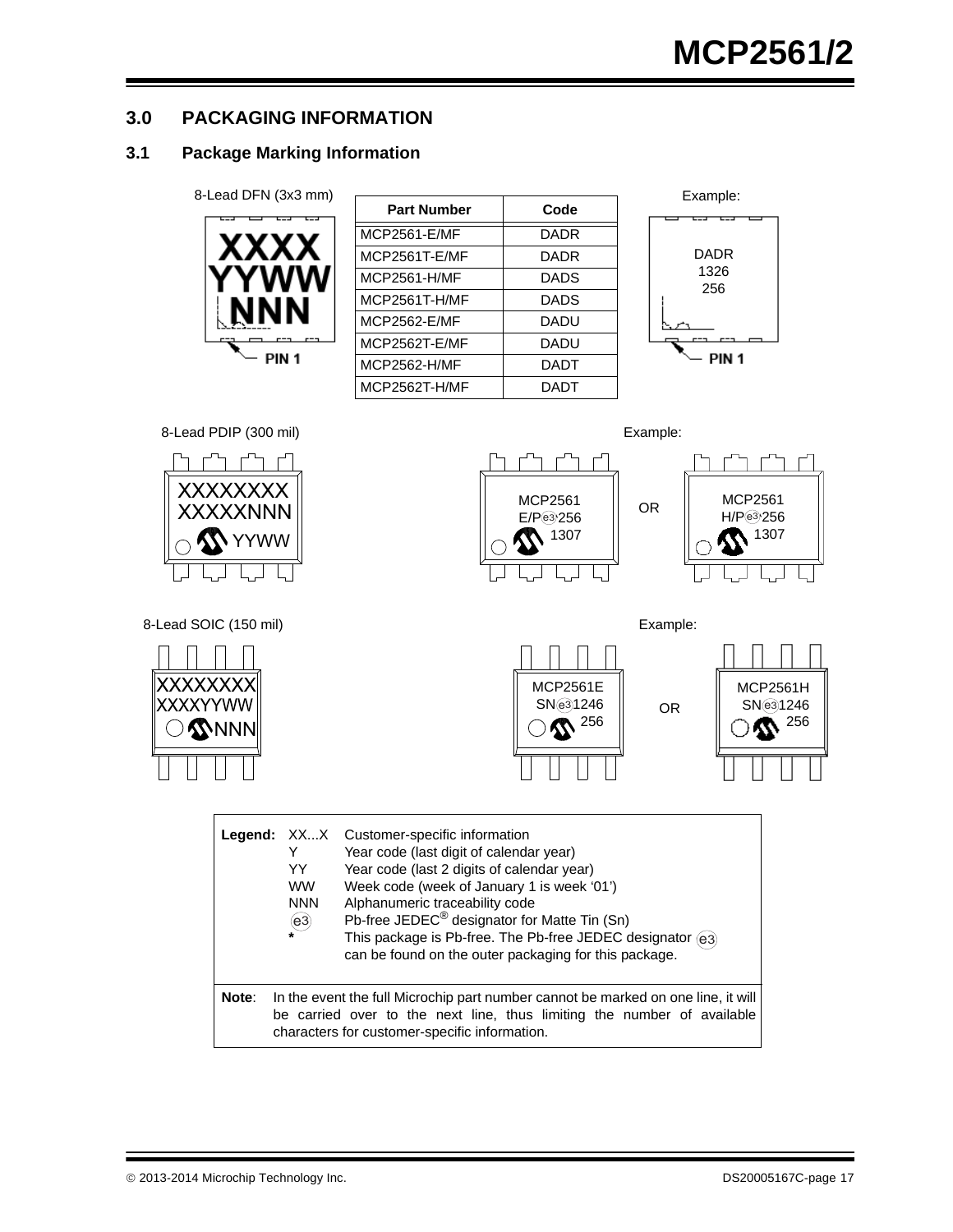#### 8-Lead Plastic Dual Flat, No Lead Package (MF) - 3x3x0.9mm Body [DFN]

**Note:** For the most current package drawings, please see the Microchip Packaging Specification located at http://www.microchip.com/packaging



Microchip Technology Drawing No. C04-062C Sheet 1 of 2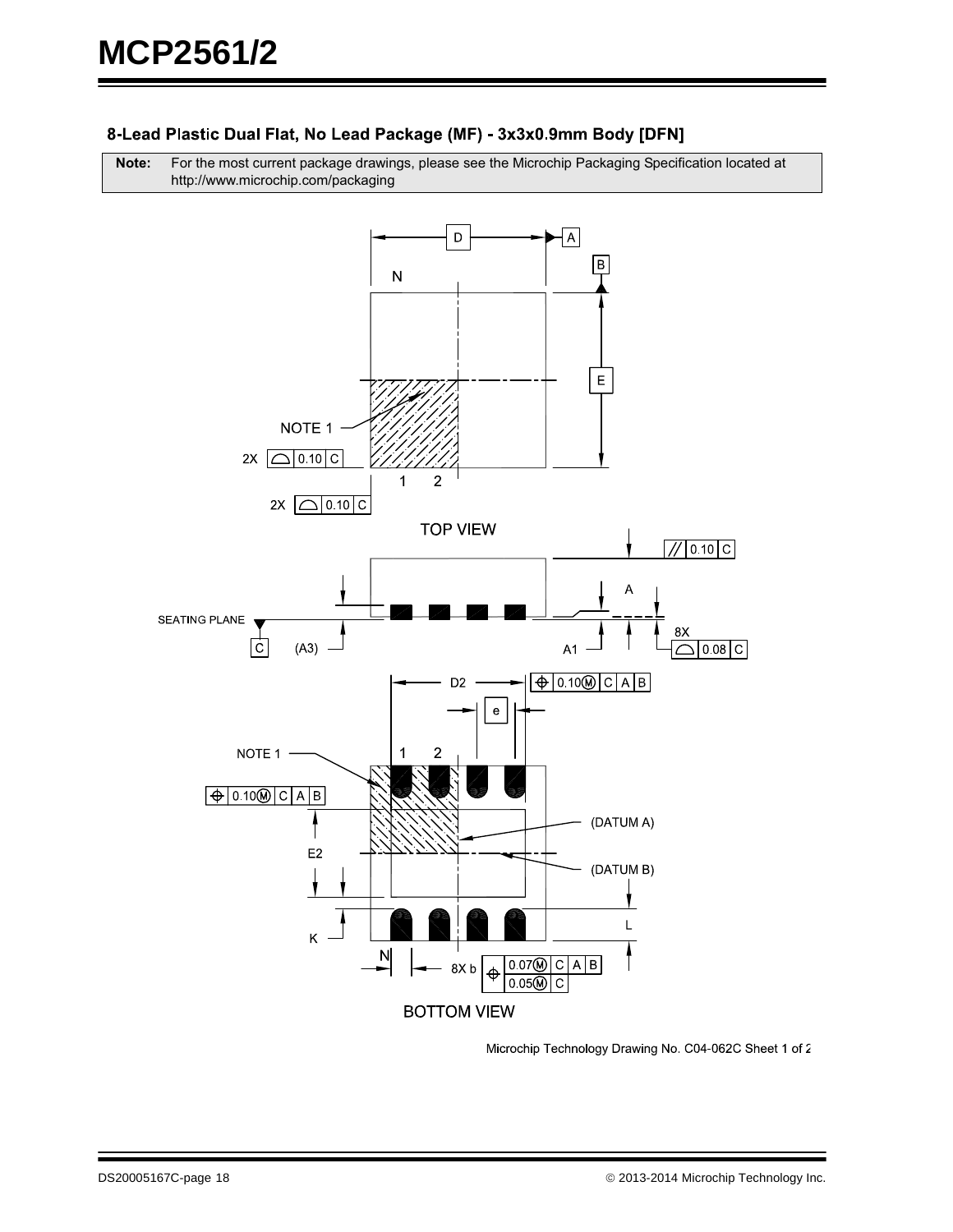#### 8-Lead Plastic Dual Flat, No Lead Package (MF) - 3x3x0.9mm Body [DFN]

**Note:** For the most current package drawings, please see the Microchip Packaging Specification located at http://www.microchip.com/packaging



|                           | Units             | <b>MILLIMETERS</b>   |            |            |  |  |
|---------------------------|-------------------|----------------------|------------|------------|--|--|
| <b>Dimension Limits</b>   |                   | MIN                  | <b>NOM</b> | <b>MAX</b> |  |  |
| Number of Pins            | N                 |                      | 8          |            |  |  |
| Pitch                     | е                 |                      | 0.65 BSC   |            |  |  |
| <b>Overall Height</b>     | A                 | 0.80                 | 0.90       | 1.00       |  |  |
| Standoff                  | A1                | 0.00                 | 0.02       | 0.05       |  |  |
| <b>Contact Thickness</b>  | A3                |                      | 0.20 REF   |            |  |  |
| Overall Length            | D                 | 3.00 BSC             |            |            |  |  |
| <b>Exposed Pad Width</b>  | E <sub>2</sub>    | 1.34<br>1.60         |            |            |  |  |
| Overall Width             | F                 |                      | 3.00 BSC   |            |  |  |
| <b>Exposed Pad Length</b> | D <sub>2</sub>    | 1.60                 |            | 2.40       |  |  |
| <b>Contact Width</b>      | 0.30<br>0.25<br>b |                      |            | 0.35       |  |  |
| Contact Length            |                   | 0.20<br>0.30<br>0.55 |            |            |  |  |
| Contact-to-Exposed Pad    | Κ                 | 0.20                 |            |            |  |  |

Notes:

1. Pin 1 visual index feature may vary, but must be located within the hatched area.

2. Package may have one or more exposed tie bars at ends.

3. Package is saw singulated

4. Dimensioning and tolerancing per ASME Y14.5M

BSC: Basic Dimension. Theoretically exact value shown without tolerances.

REF: Reference Dimension, usually without tolerance, for information purposes only.

Microchip Technology Drawing No. C04-062C Sheet 2 of 2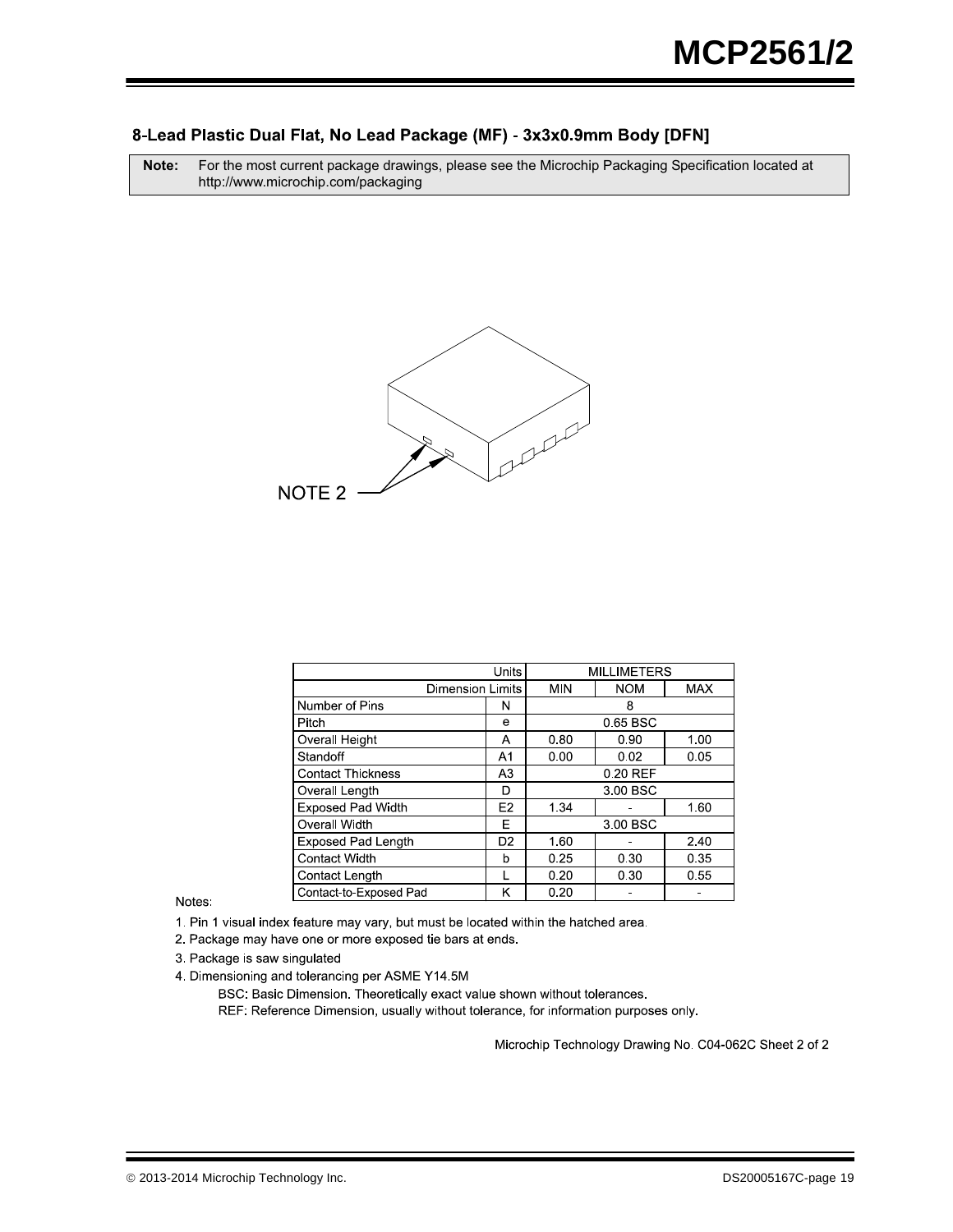#### 8-Lead Plastic Dual Flat, No Lead Package (MF) - 3x3x0.9mm Body [DFN]

**Note:** For the most current package drawings, please see the Microchip Packaging Specification located at http://www.microchip.com/packaging



#### RECOMMENDED LAND PATTERN

|                            | Units          | <b>MILLIMETERS</b> |            |            |
|----------------------------|----------------|--------------------|------------|------------|
| <b>Dimension Limits</b>    |                | MIN                | <b>NOM</b> | <b>MAX</b> |
| <b>Contact Pitch</b>       | Е              |                    |            |            |
| Optional Center Pad Width  | W <sub>2</sub> |                    |            | 2.40       |
| Optional Center Pad Length | Т2             |                    | 1.55       |            |
| <b>Contact Pad Spacing</b> | C <sub>1</sub> |                    | 3.10       |            |
| Contact Pad Width (X8)     | X <sub>1</sub> |                    |            | 0.35       |
| Contact Pad Length (X8)    | Υ1             |                    |            | 0.65       |
| Distance Between Pads      |                | 0.30               |            |            |

Notes:

1. Dimensioning and tolerancing per ASME Y14.5M

BSC: Basic Dimension. Theoretically exact value shown without tolerances.

Microchip Technology Drawing No. C04-2062B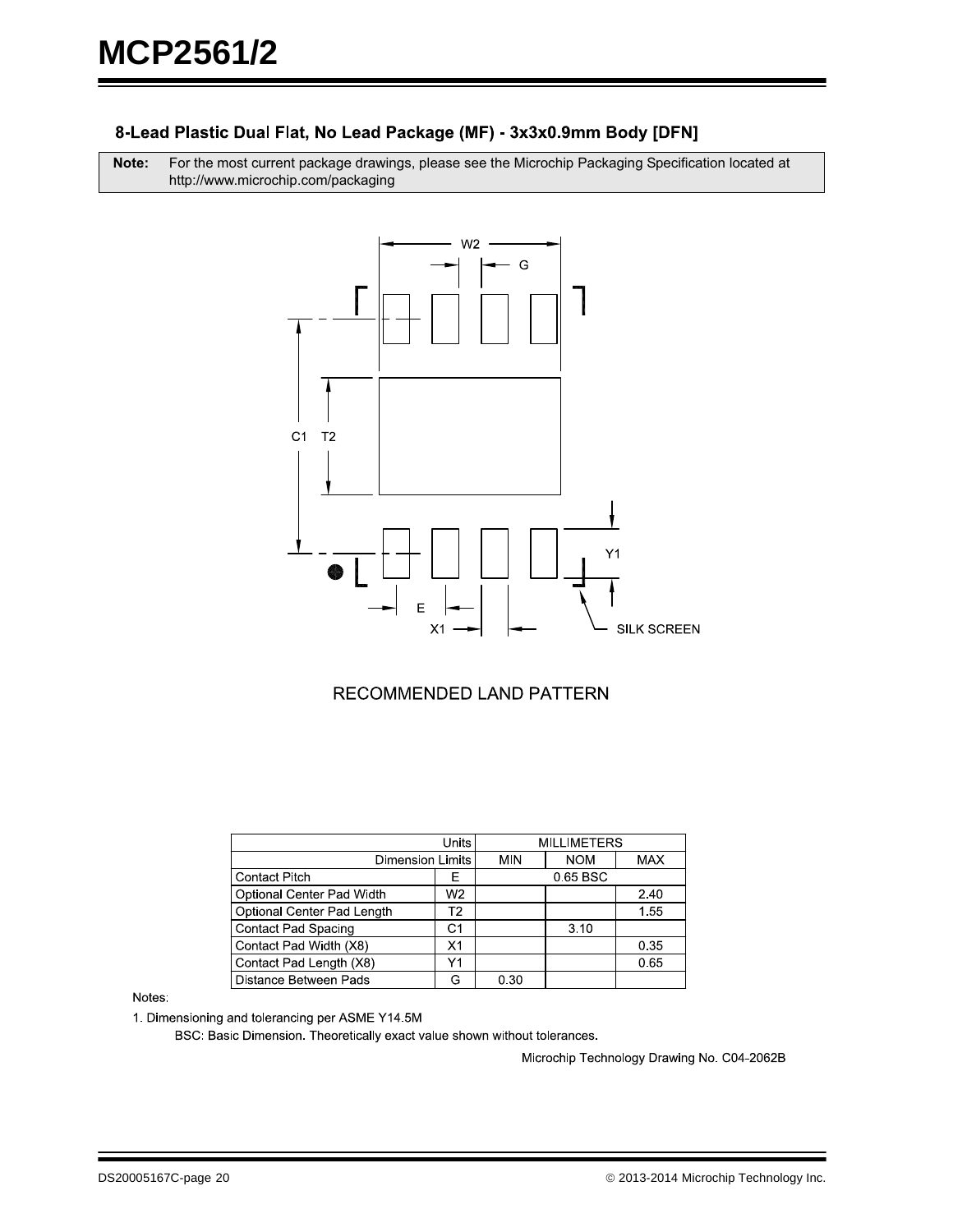#### 8-Lead Plastic Dual In-Line (P) - 300 mil Body [PDIP]

Note: For the most current package drawings, please see the Microchip Packaging Specification located at http://www.microchip.com/packaging



|                                 | Units          | <b>INCHES</b>            |      |            |
|---------------------------------|----------------|--------------------------|------|------------|
| <b>Dimension Limits</b>         |                | <b>NOM</b><br><b>MIN</b> |      | <b>MAX</b> |
| Number of Pins                  | N              | 8                        |      |            |
| Pitch                           | e              | .100 BSC                 |      |            |
| Top to Seating Plane            | A              |                          |      | .210       |
| <b>Molded Package Thickness</b> | A2             | .115                     | .130 | .195       |
| Base to Seating Plane           | A1             | .015                     |      |            |
| Shoulder to Shoulder Width      | Е              | .290                     | .310 | .325       |
| Molded Package Width            | E <sub>1</sub> | .240                     | .250 | .280       |
| Overall Length                  | D              | .348                     | .365 | .400       |
| Tip to Seating Plane            | L              | .115                     | .130 | .150       |
| Lead Thickness                  | C              | .008                     | .010 | .015       |
| <b>Upper Lead Width</b>         | b1             | .040                     | .060 | .070       |
| Lower Lead Width                | b              | .014                     | .018 | .022       |
| Overall Row Spacing §           | eВ             |                          |      | .430       |

Notes:

1. Pin 1 visual index feature may vary, but must be located with the hatched area.

2. § Significant Characteristic.

3. Dimensions D and E1 do not include mold flash or protrusions. Mold flash or protrusions shall not exceed .010" per side.

4. Dimensioning and tolerancing per ASME Y14.5M.

BSC: Basic Dimension. Theoretically exact value shown without tolerances.

Microchip Technology Drawing C04-018B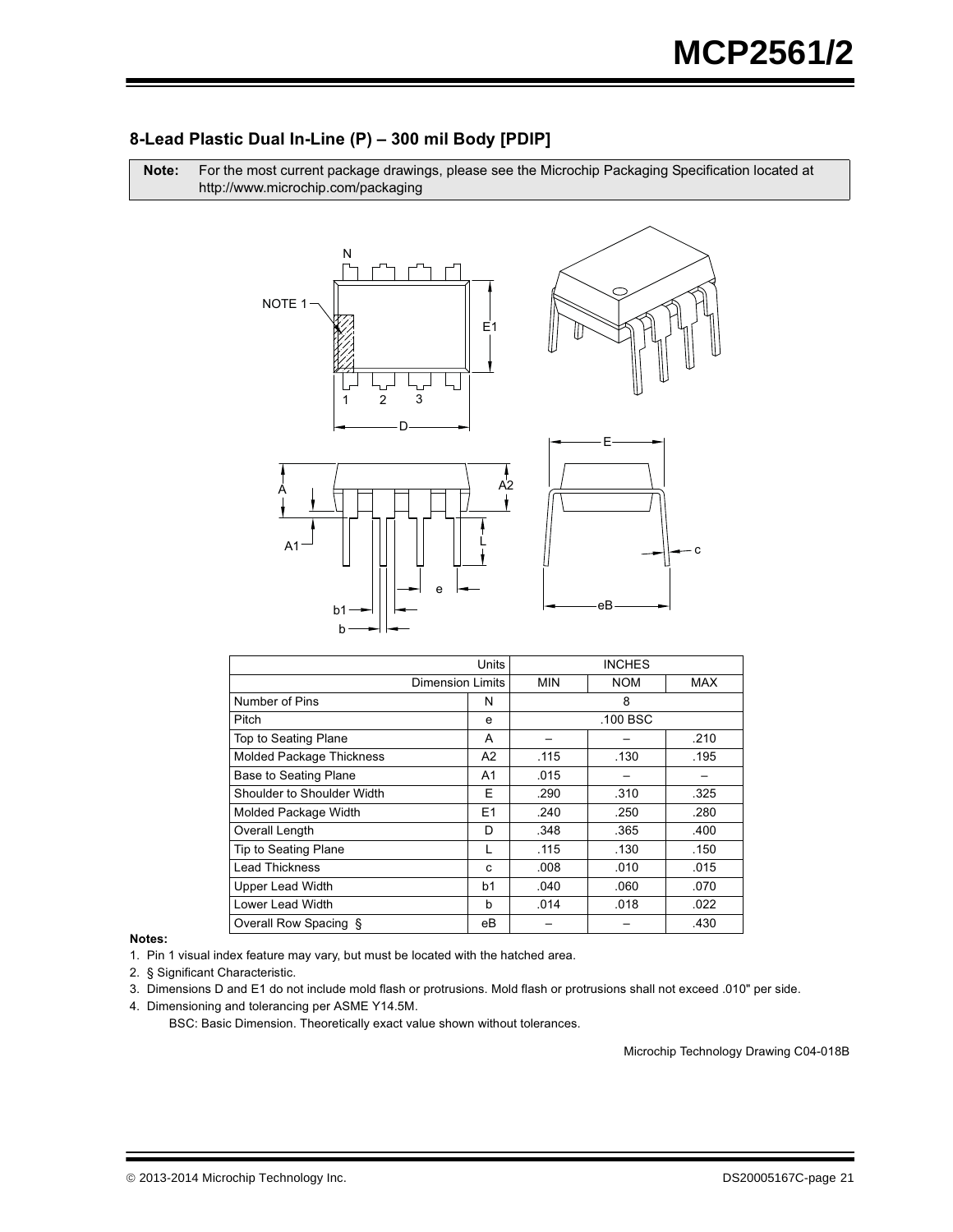#### 8-Lead Plastic Small Outline (SN) - Narrow, 3.90 mm Body [SOIC]

**Note:** For the most current package drawings, please see the Microchip Packaging Specification located at http://www.microchip.com/packaging



Microchip Technology Drawing No. C04-057C Sheet 1 of 2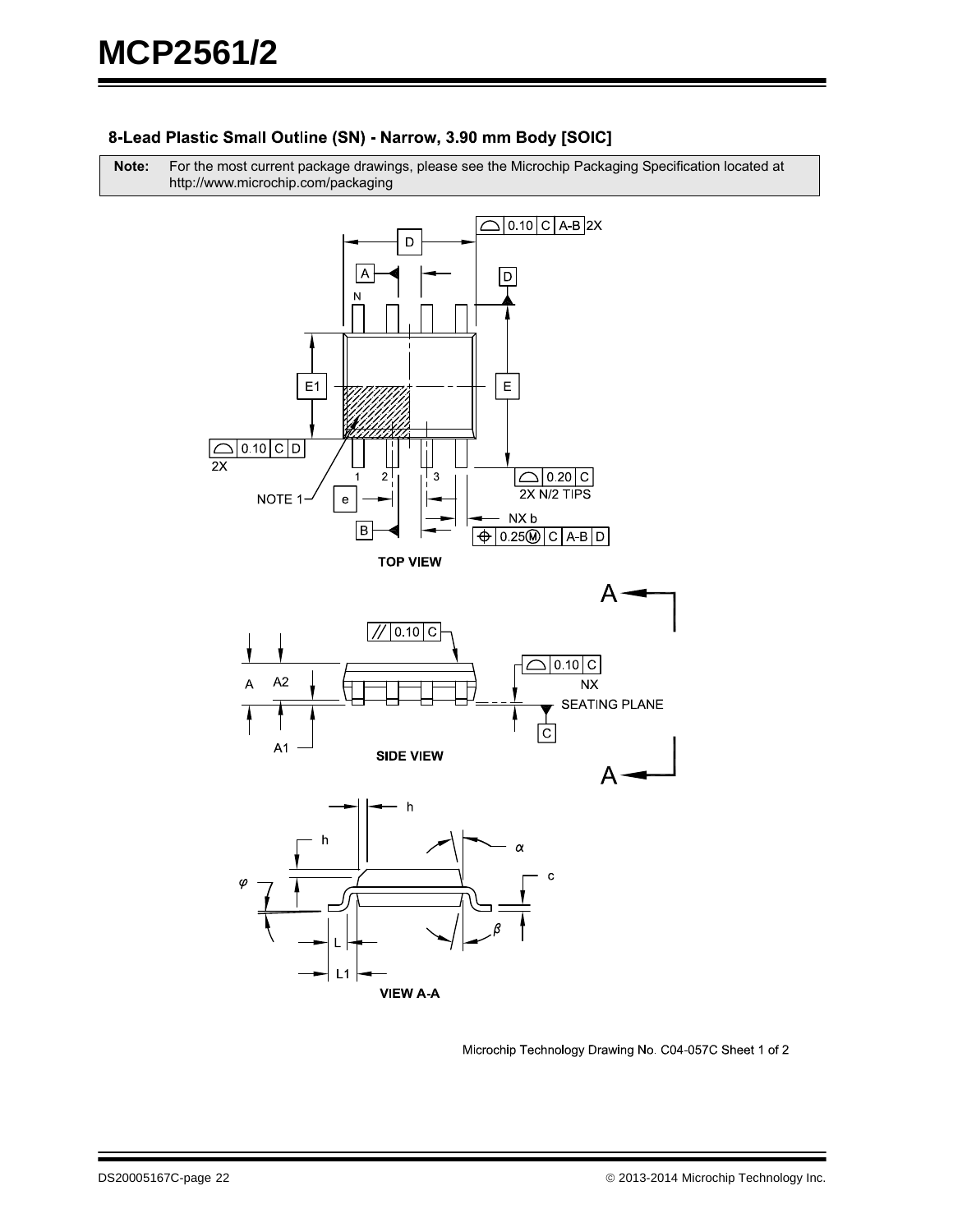#### 8-Lead Plastic Small Outline (SN) - Narrow, 3.90 mm Body [SOIC]

**Note:** For the most current package drawings, please see the Microchip Packaging Specification located at http://www.microchip.com/packaging



|                                 | Units                                               | <b>MILLIMETERS</b> |      |              |
|---------------------------------|-----------------------------------------------------|--------------------|------|--------------|
|                                 | <b>Dimension Limits</b><br><b>NOM</b><br><b>MIN</b> |                    |      | <b>MAX</b>   |
| Number of Pins                  | N                                                   | 8                  |      |              |
| Pitch                           | e                                                   |                    |      |              |
| Overall Height                  | Α                                                   |                    |      | 1.75         |
| <b>Molded Package Thickness</b> | A2                                                  | 1.25               |      |              |
| Standoff<br>ş                   | A1                                                  | 0.10               |      | 0.25         |
| Overall Width                   | E                                                   | 6.00 BSC           |      |              |
| Molded Package Width            | E1                                                  | 3 90 BSC           |      |              |
| Overall Length                  | D                                                   | 4 90 BSC           |      |              |
| Chamfer (Optional)              | h                                                   | 0.25               | 0.50 |              |
| Foot Length                     |                                                     | 0.40               | 1.27 |              |
| Footprint                       | L1                                                  | 1.04 REF           |      |              |
| Foot Angle                      | φ                                                   | $0^{\circ}$        |      | $8^{\circ}$  |
| <b>Lead Thickness</b>           | C                                                   | 0.17               |      | 0.25         |
| Lead Width                      | b                                                   | 0.31               |      | 0.51         |
| Mold Draft Angle Top            | α                                                   | $5^{\circ}$        |      | $15^{\circ}$ |
| Mold Draft Angle Bottom         | $\bar{\beta}$                                       | $5^\circ$          |      | $15^\circ$   |

#### Notes:

1. Pin 1 visual index feature may vary, but must be located within the hatched area.

2. § Significant Characteristic

3. Dimensions D and E1 do not include mold flash or protrusions. Mold flash or protrusions shall not exceed 0.15mm per side.

4. Dimensioning and tolerancing per ASME Y14.5M

BSC: Basic Dimension. Theoretically exact value shown without tolerances.

REF: Reference Dimension, usually without tolerance, for information purposes only.

Microchip Technology Drawing No. C04-057C Sheet 2 of 2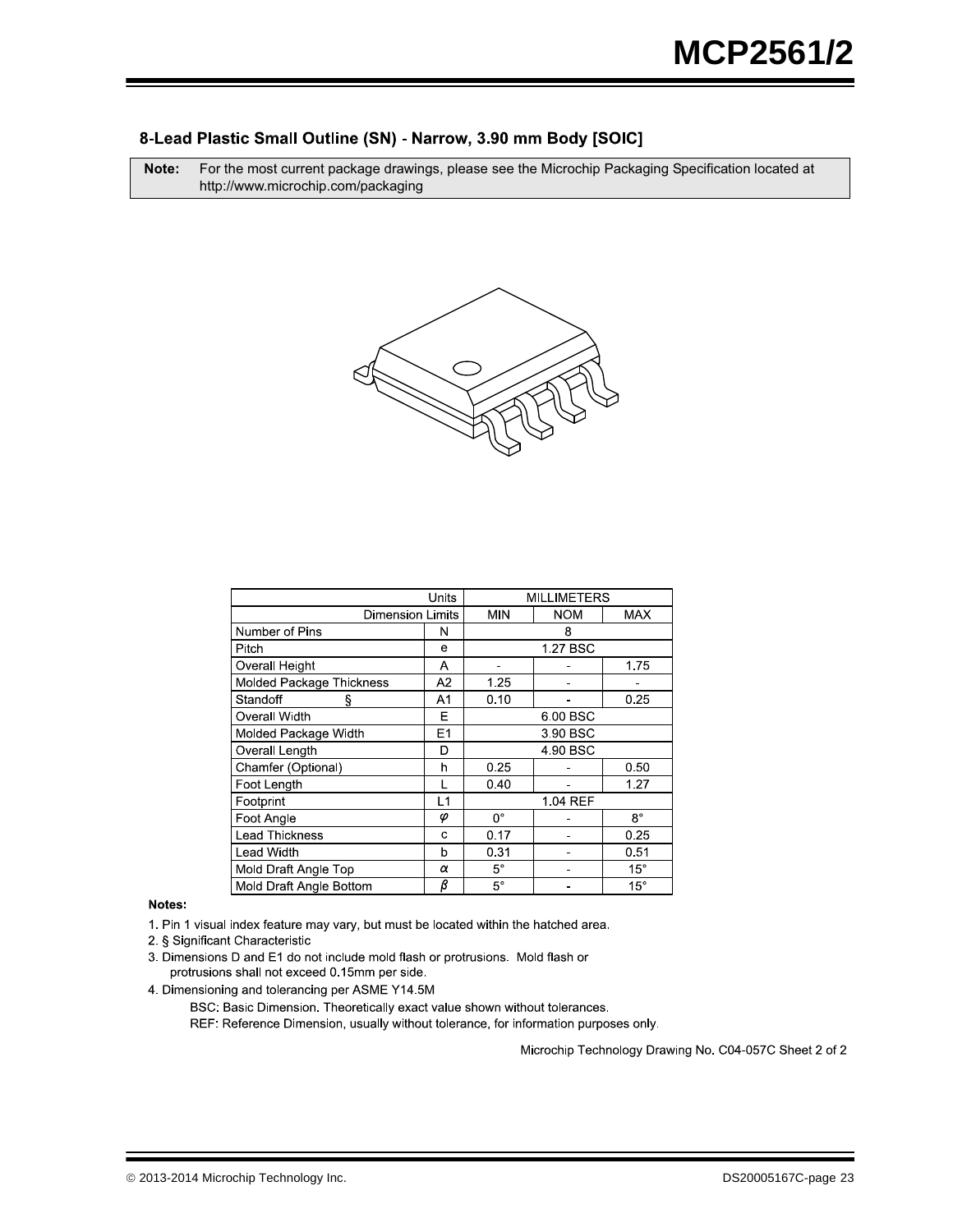#### **8-Lead Plastic Small Outline (SN) – Narrow, 3.90 mm Body [SOIC]**

Note: r the most current package drawings, please see the Microchip Packaging Specification located at http://www.microchip.com/packaging



#### RECOMMENDED LAND PATTERN

|                         | <b>Units</b> | <b>MILLIMETERS</b> |            |            |
|-------------------------|--------------|--------------------|------------|------------|
| Dimension Limits        |              | MIN                | <b>NOM</b> | <b>MAX</b> |
| <b>Contact Pitch</b>    | ⊢            |                    | 1.27 BSC   |            |
| Contact Pad Spacing     |              |                    | 5.40       |            |
| Contact Pad Width (X8)  | Χ1           |                    |            | 0.60       |
| Contact Pad Length (X8) |              |                    |            | 1.55       |

Notes:

1. Dimensioning and tolerancing per ASME Y14.5M

BSC: Basic Dimension. Theoretically exact value shown without tolerances.

Microchip Technology Drawing No. C04-2057A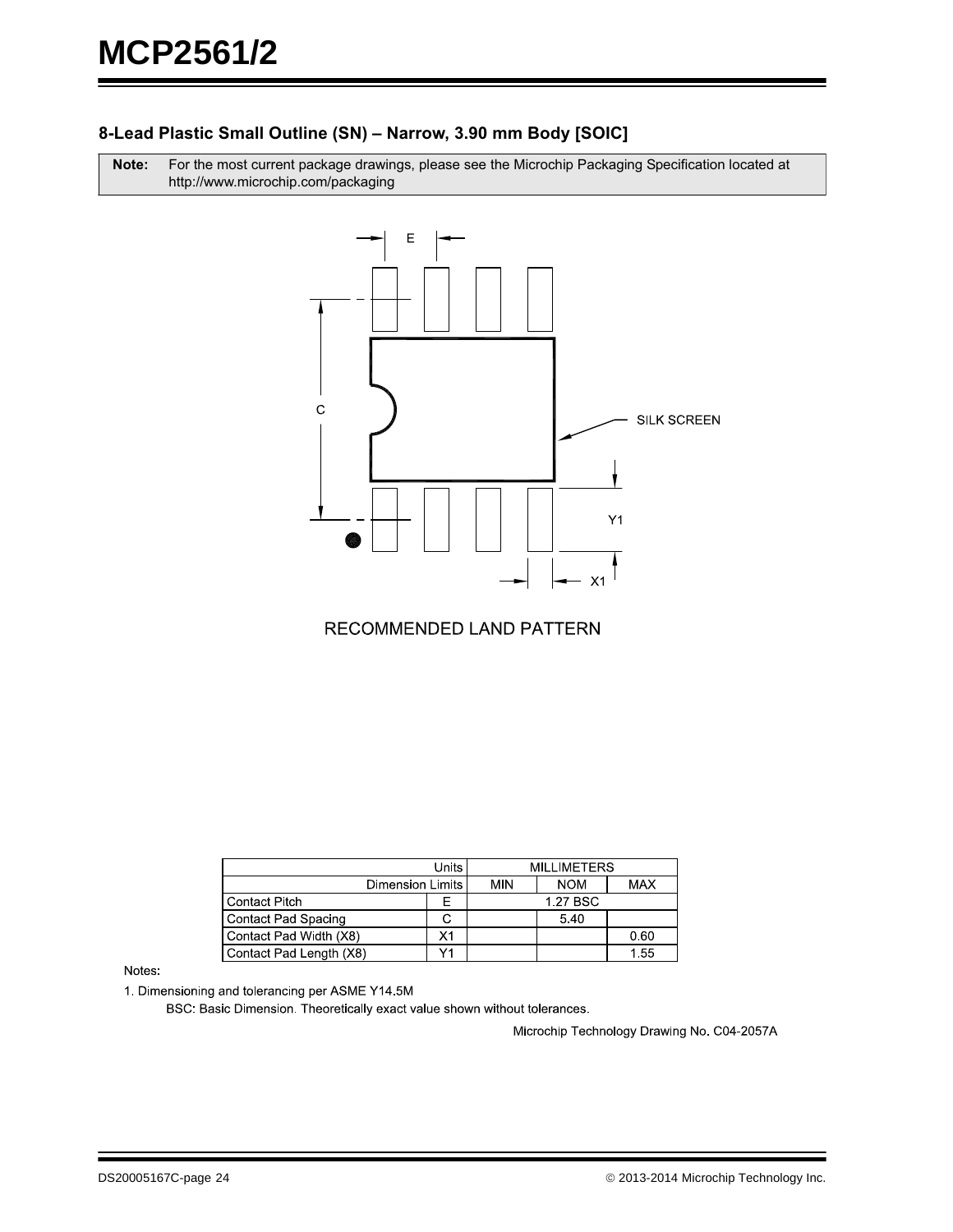#### **APPENDIX A: REVISION HISTORY**

#### **Revision C (July 2014)**

The following is the list of modifications:

- 1. Added references to ISO-11898-2 throughout the document.
- 2. Updated **Section [1.1.2 "Standby Mode"](#page-2-1)**. Described transition from Standby to Normal mode. Emphasized that wake-up on CAN bus requires both VDD and VIO.
- 3. Explained that POR and Brown-out are limited to VDD pin in **Section [1.6 "Power-On Reset](#page-3-1)  [\(POR\) and Undervoltage Detection"](#page-3-1)**.
- 4. Updated **Section [2.2 "DC Characteristics"](#page-8-3)**. Clarified RL, added CANH/CANL Short Circuit specification for 5V and room temperature.
- 5. Minor typographical corrections.

#### **Revision B (March 2013)**

• Updated the **[MCP2561/2 Family Members](#page-0-0)** table on page 1.

#### **Revision A (March 2013)**

• Original Release of this Document.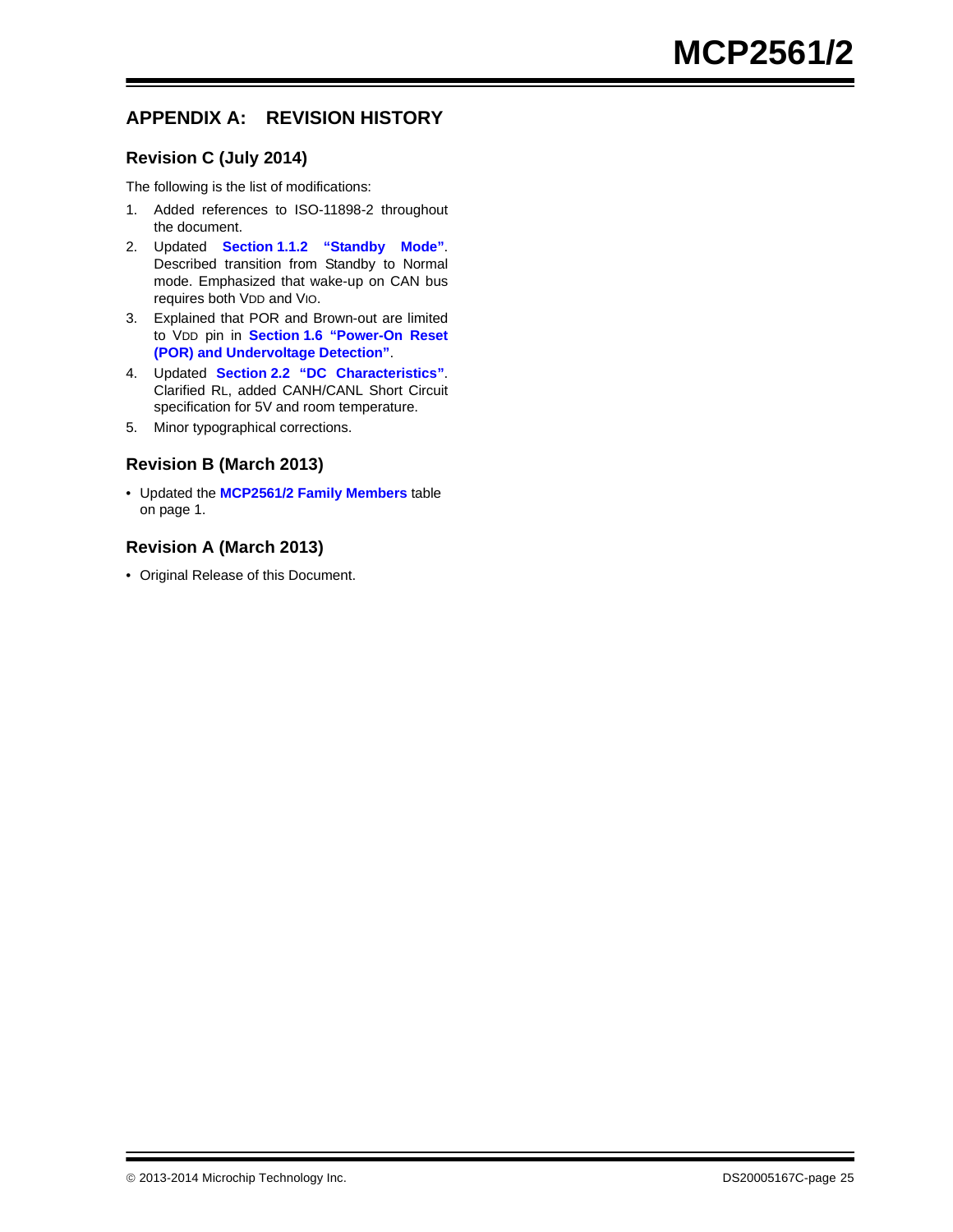**NOTES:**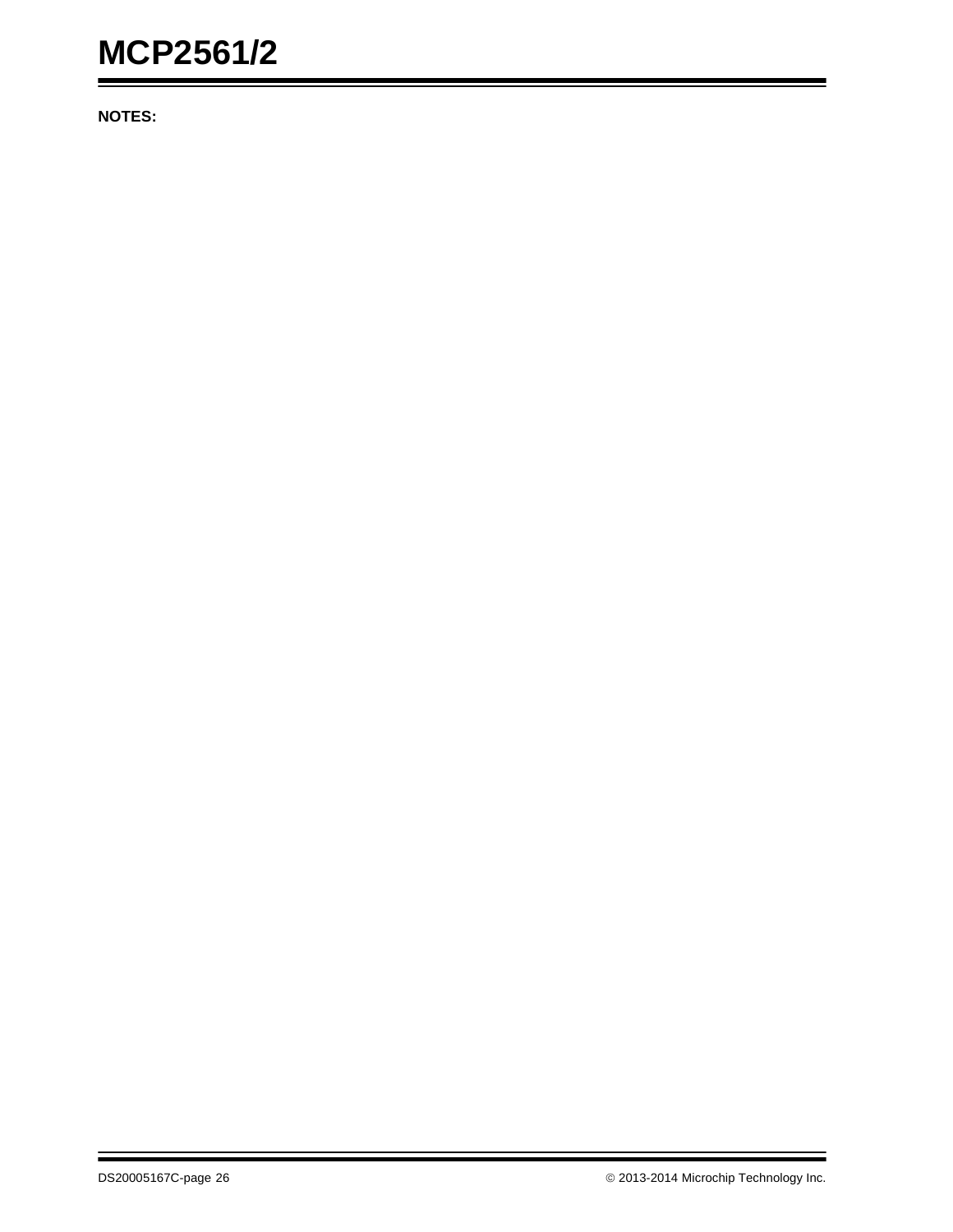#### <span id="page-26-0"></span>**PRODUCT IDENTIFICATION SYSTEM**

To order or obtain information, e.g., on pricing or delivery, refer to the factory or the listed sales office.

| <b>PART NO.</b>              | <u>-X</u>                                                                                                                   | /XX                                                                                                                                                                                                                                        |                               | <b>Examples:</b>                                                               |                                                                                                                                                                               |  |
|------------------------------|-----------------------------------------------------------------------------------------------------------------------------|--------------------------------------------------------------------------------------------------------------------------------------------------------------------------------------------------------------------------------------------|-------------------------------|--------------------------------------------------------------------------------|-------------------------------------------------------------------------------------------------------------------------------------------------------------------------------|--|
| <b>Device</b>                | <b>Temperature</b><br>Range                                                                                                 | Package                                                                                                                                                                                                                                    | a)                            |                                                                                | MCP2561-E/MF: Extended Temperature,<br>8LD 3x3 DFN package                                                                                                                    |  |
| Device:                      | MCP2561:<br>MCP2561T:<br>MCP2562:<br>MCP2562T:                                                                              | High-Speed CAN Transceiver with SPLIT<br>High-Speed CAN Transceiver with SPLIT<br>(Tape and Reel) (DFN and SOIC only)<br>High-Speed CAN Transceiver with Vio<br>High-Speed CAN Transceiver with VIO<br>(Tape and Reel) (DFN and SOIC only) | b)<br>c)<br>d)<br>e)          | MCP2561T-E/MF: Tape and Reel,<br>MCP2561-E/P:<br>MCP2561T-E/SN: Tape and Reel, | Extended Temperature,<br>8LD 3x3 DFN package<br>Extended Temperature,<br>8LD PDIP package<br>MCP2561-E/SN: Extended Temperature,<br>8LD SOIC package<br>Extended Temperature, |  |
| <b>Temperature</b><br>Range: | Е<br>$=$<br>H.<br>$=$                                                                                                       | -40 $\degree$ C to +125 $\degree$ C (Extended)<br>-40 $\degree$ C to +150 $\degree$ C (High)                                                                                                                                               |                               |                                                                                | 8LD SOIC package                                                                                                                                                              |  |
| Package:                     | МF                                                                                                                          | $=$ Plastic Dual Flat, No Lead Package - $3x3x0.9$ mm                                                                                                                                                                                      | a)                            |                                                                                | MCP2561-H/MF: High Temperature,<br>8LD 3x3 DFN package                                                                                                                        |  |
|                              | Body, 8-lead<br>= Plastic Dual In-Line - 300 mil Body, 8-lead<br>Р<br>= Plastic Small Outline - Narrow, 3.90 mm Body,<br>SN | b)                                                                                                                                                                                                                                         | MCP2561T-H/MF: Tape and Reel, | High Temperature,<br>8LD 3x3 DFN package                                       |                                                                                                                                                                               |  |
|                              | 8-lead                                                                                                                      |                                                                                                                                                                                                                                            | c)                            | MCP2561-H/P:                                                                   | High Temperature,<br>8LD PDIP package                                                                                                                                         |  |
|                              |                                                                                                                             |                                                                                                                                                                                                                                            | d)                            | MCP2561-H/SN:                                                                  | High Temperature,<br>8LD SOIC package                                                                                                                                         |  |
|                              |                                                                                                                             |                                                                                                                                                                                                                                            | e)                            | MCP2561T-H/SN:Tape and Reel,                                                   | High Temperature,<br>8LD SOIC package                                                                                                                                         |  |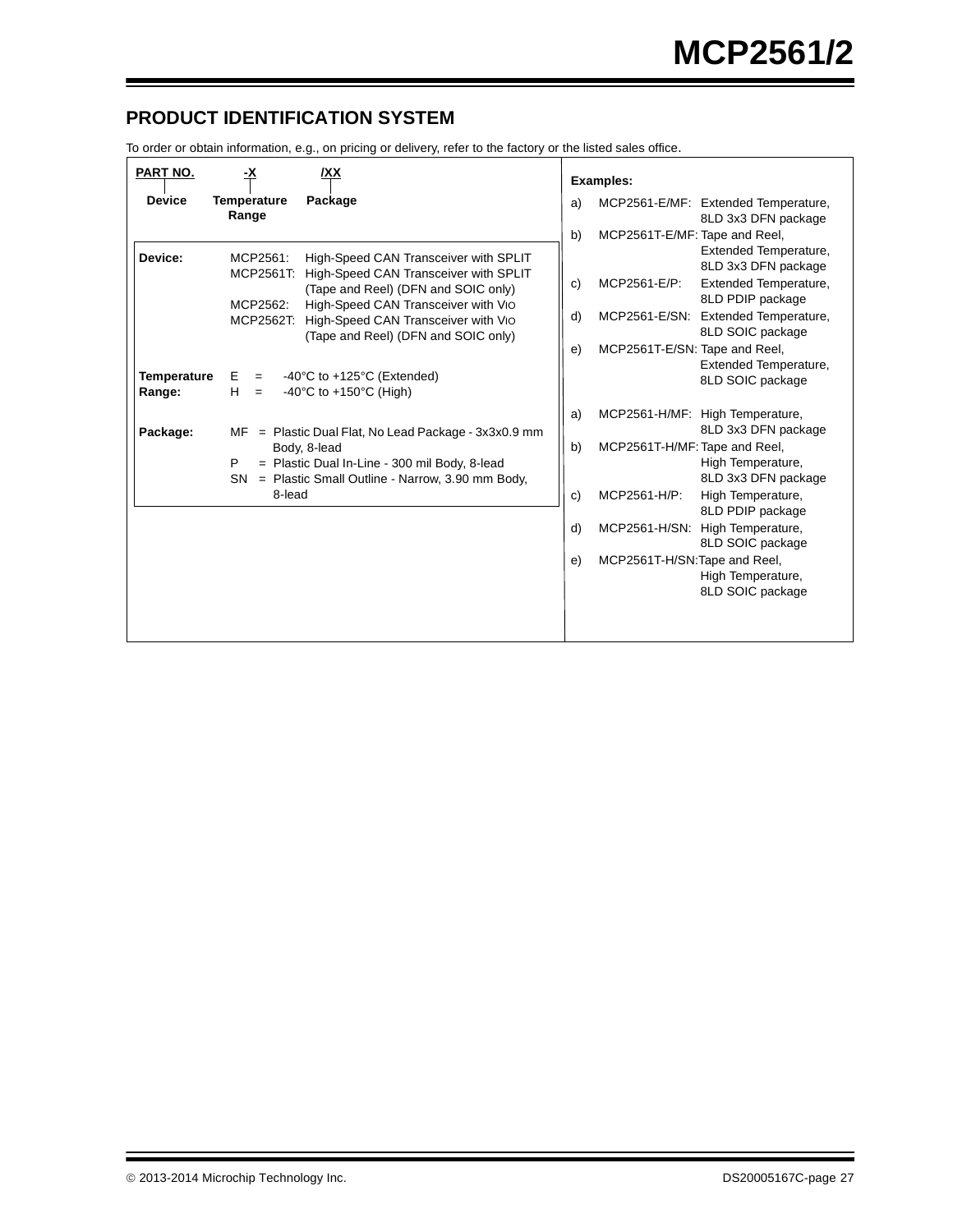**NOTES:**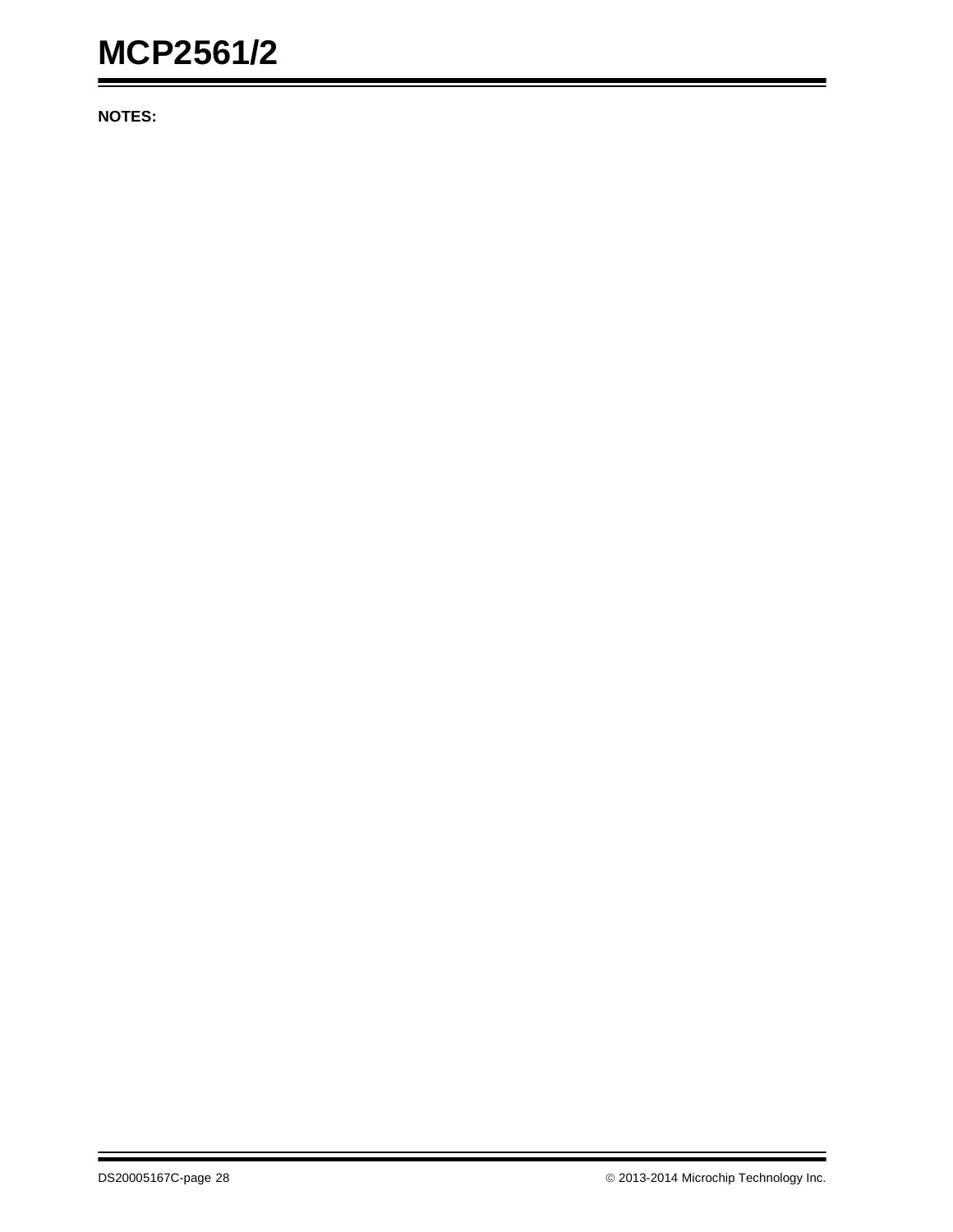#### **Note the following details of the code protection feature on Microchip devices:**

- Microchip products meet the specification contained in their particular Microchip Data Sheet.
- Microchip believes that its family of products is one of the most secure families of its kind on the market today, when used in the intended manner and under normal conditions.
- There are dishonest and possibly illegal methods used to breach the code protection feature. All of these methods, to our knowledge, require using the Microchip products in a manner outside the operating specifications contained in Microchip's Data Sheets. Most likely, the person doing so is engaged in theft of intellectual property.
- Microchip is willing to work with the customer who is concerned about the integrity of their code.
- Neither Microchip nor any other semiconductor manufacturer can guarantee the security of their code. Code protection does not mean that we are guaranteeing the product as "unbreakable."

Code protection is constantly evolving. We at Microchip are committed to continuously improving the code protection features of our products. Attempts to break Microchip's code protection feature may be a violation of the Digital Millennium Copyright Act. If such acts allow unauthorized access to your software or other copyrighted work, you may have a right to sue for relief under that Act.

Information contained in this publication regarding device applications and the like is provided only for your convenience and may be superseded by updates. It is your responsibility to ensure that your application meets with your specifications. MICROCHIP MAKES NO REPRESENTATIONS OR WARRANTIES OF ANY KIND WHETHER EXPRESS OR IMPLIED, WRITTEN OR ORAL, STATUTORY OR OTHERWISE, RELATED TO THE INFORMATION, INCLUDING BUT NOT LIMITED TO ITS CONDITION, QUALITY, PERFORMANCE, MERCHANTABILITY OR FITNESS FOR PURPOSE**.** Microchip disclaims all liability arising from this information and its use. Use of Microchip devices in life support and/or safety applications is entirely at the buyer's risk, and the buyer agrees to defend, indemnify and hold harmless Microchip from any and all damages, claims, suits, or expenses resulting from such use. No licenses are conveyed, implicitly or otherwise, under any Microchip intellectual property rights.

### **QUALITY MANAGEMENT SYSTEM CERTIFIED BY DNV**   $=$  **ISO/TS 16949** $=$

#### **Trademarks**

The Microchip name and logo, the Microchip logo, dsPIC, FlashFlex, flexPWR, JukeBlox, KEELOQ, KEELOQ logo, Kleer, LANCheck, MediaLB, MOST, MOST logo, MPLAB, OptoLyzer, PIC, PICSTART, PIC32 logo, RightTouch, SpyNIC, SST, SST Logo, SuperFlash and UNI/O are registered trademarks of Microchip Technology Incorporated in the U.S.A. and other countries.

The Embedded Control Solutions Company and mTouch are registered trademarks of Microchip Technology Incorporated in the U.S.A.

Analog-for-the-Digital Age, BodyCom, chipKIT, chipKIT logo, CodeGuard, dsPICDEM, dsPICDEM.net, ECAN, In-Circuit Serial Programming, ICSP, Inter-Chip Connectivity, KleerNet, KleerNet logo, MiWi, MPASM, MPF, MPLAB Certified logo, MPLIB, MPLINK, MultiTRAK, NetDetach, Omniscient Code Generation, PICDEM, PICDEM.net, PICkit, PICtail, RightTouch logo, REAL ICE, SQI, Serial Quad I/O, Total Endurance, TSHARC, USBCheck, VariSense, ViewSpan, WiperLock, Wireless DNA, and ZENA are trademarks of Microchip Technology Incorporated in the U.S.A. and other countries.

SQTP is a service mark of Microchip Technology Incorporated in the U.S.A.

Silicon Storage Technology is a registered trademark of Microchip Technology Inc. in other countries.

GestIC is a registered trademarks of Microchip Technology Germany II GmbH & Co. KG, a subsidiary of Microchip Technology Inc., in other countries.

All other trademarks mentioned herein are property of their respective companies.

© 2013-2014, Microchip Technology Incorporated, Printed in the U.S.A., All Rights Reserved.

ISBN: 978-1-63276-378-5

*Microchip received ISO/TS-16949:2009 certification for its worldwide headquarters, design and wafer fabrication facilities in Chandler and Tempe, Arizona; Gresham, Oregon and design centers in California and India. The Company's quality system processes and procedures are for its PIC® MCUs and dsPIC® DSCs, KEELOQ® code hopping devices, Serial EEPROMs, microperipherals, nonvolatile memory and analog products. In addition, Microchip's quality system for the design and manufacture of development systems is ISO 9001:2000 certified.*